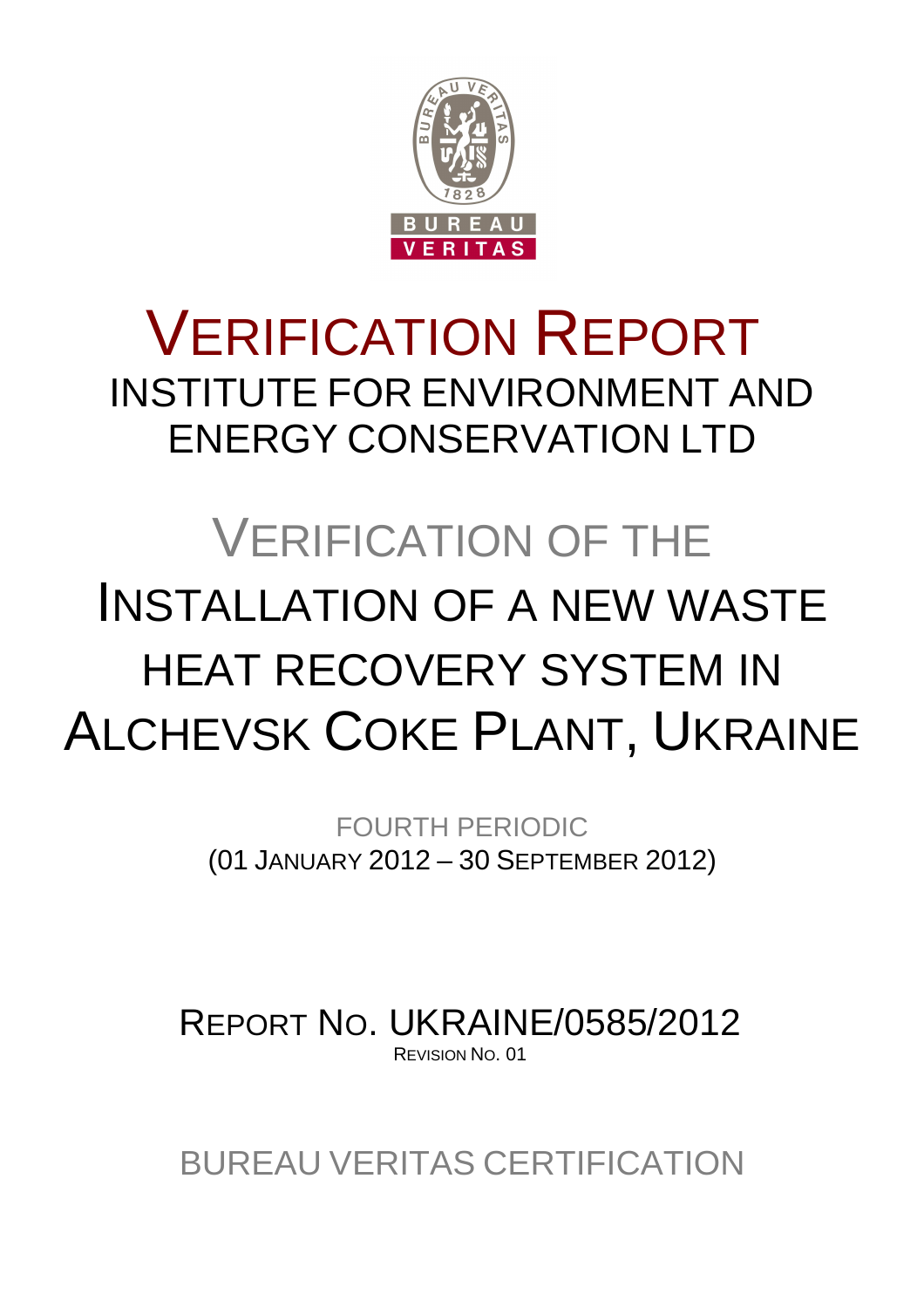

| Date of first issue:<br>08/11/2012                                                                                                                                                                                                                                                                                                                                                                                                                                                                                                                                                                                                                                                                            | Organizational unit:<br><b>Bureau Veritas Certification</b><br><b>Holding SAS</b> |                                                                     |  |
|---------------------------------------------------------------------------------------------------------------------------------------------------------------------------------------------------------------------------------------------------------------------------------------------------------------------------------------------------------------------------------------------------------------------------------------------------------------------------------------------------------------------------------------------------------------------------------------------------------------------------------------------------------------------------------------------------------------|-----------------------------------------------------------------------------------|---------------------------------------------------------------------|--|
| Client:<br>Institute for Environment and<br><b>Energy Conservation</b>                                                                                                                                                                                                                                                                                                                                                                                                                                                                                                                                                                                                                                        | Client ref.:<br>Vasyl Vovchak                                                     |                                                                     |  |
| Summary:<br>Bureau Veritas Certification has made the 4 periodic verification of the project "Installation of a new waste heat<br>recovery system in Alchevsk Coke Plant, Ukraine" project of Institute for Environment and Energy<br>Conservation, located in town Alchevsk, Lugansk region, Ukraine, and applying the methodology ACM0012<br>version 03.1, on the basis of UNFCCC criteria for the JI, as well as criteria given to provide for consistent<br>project operations, monitoring and reporting. UNFCCC criteria refer to Article 6 of the Kyoto Protocol, the JI<br>rules and modalities and the subsequent decisions by the JI Supervisory Committee, as well as the host<br>country criteria. |                                                                                   |                                                                     |  |
| The verification scope is defined as a periodic independent review and ex post determination by the Accredited<br>Entity of the monitored reductions in GHG emissions during defined verification period, and consisted of the<br>following three phases: i) desk review of the monitoring report against project design and the baseline and<br>monitoring plan; ii) follow-up interviews with project stakeholders; iii) resolution of outstanding issues and the<br>issuance of the final verification report and opinion. The overall verification, from Contract Review to<br>Verification Report & Opinion, was conducted using Bureau Veritas Certification internal procedures.                       |                                                                                   |                                                                     |  |
| The first output of the verification process is a list of Clarification, Corrective Actions Requests, Forward<br>Actions Requests (CL, CAR and FAR), presented in Appendix A.                                                                                                                                                                                                                                                                                                                                                                                                                                                                                                                                 |                                                                                   |                                                                     |  |
| In summary, Bureau Veritas Certification confirms that the project is implemented as per determined changes.<br>Installed equipment being essential for generating emission reduction runs reliably and is calibrated<br>appropriately. The monitoring system is in place and the project is generating GHG emission reductions. The<br>GHG emission reduction is calculated without material misstatements, and the ERUs issued totalize: 162991<br>tonnes of CO2 equivalent for the monitoring period from 01/01/2012 to 30/09/2012.                                                                                                                                                                        |                                                                                   |                                                                     |  |
| Our opinion relates to the project's GHG emissions and resulting GHG emission reductions reported and<br>related to the approved project baseline and monitoring, and its associated documents.                                                                                                                                                                                                                                                                                                                                                                                                                                                                                                               |                                                                                   |                                                                     |  |
| Report No.:<br>Subject Group:<br>UKRAINE-ver/0585/2012<br>JI                                                                                                                                                                                                                                                                                                                                                                                                                                                                                                                                                                                                                                                  |                                                                                   |                                                                     |  |
| Project title:<br>"Installation of a new waste heat recovery<br>system in Alchevsk Coke Plant, Ukraine"                                                                                                                                                                                                                                                                                                                                                                                                                                                                                                                                                                                                       |                                                                                   |                                                                     |  |
| Work carried out by:<br>Rostislav Topchiy - Team Leader, Lead Verifier<br>Vitaliy Minyaylo - Team Member, Verifier<br>Elena Mazlova - Team Member, Specialist                                                                                                                                                                                                                                                                                                                                                                                                                                                                                                                                                 | don                                                                               |                                                                     |  |
| Work reviewed by:<br>Ivan Sokolov - Internal Technical Reviewer<br>Oleg Papu - Technical expert Bureau Veritas Øtification lient or responsible organizational unit<br>Work approved by:<br>Ivan Sokolov - Operational Manger Holding'SAS                                                                                                                                                                                                                                                                                                                                                                                                                                                                     |                                                                                   | No distribution without permission from the<br>Limited distribution |  |
| Date of this revision:<br>Rev. No.:<br>31<br>08/11/2012<br>01                                                                                                                                                                                                                                                                                                                                                                                                                                                                                                                                                                                                                                                 | Number of page                                                                    | Unrestricted distribution                                           |  |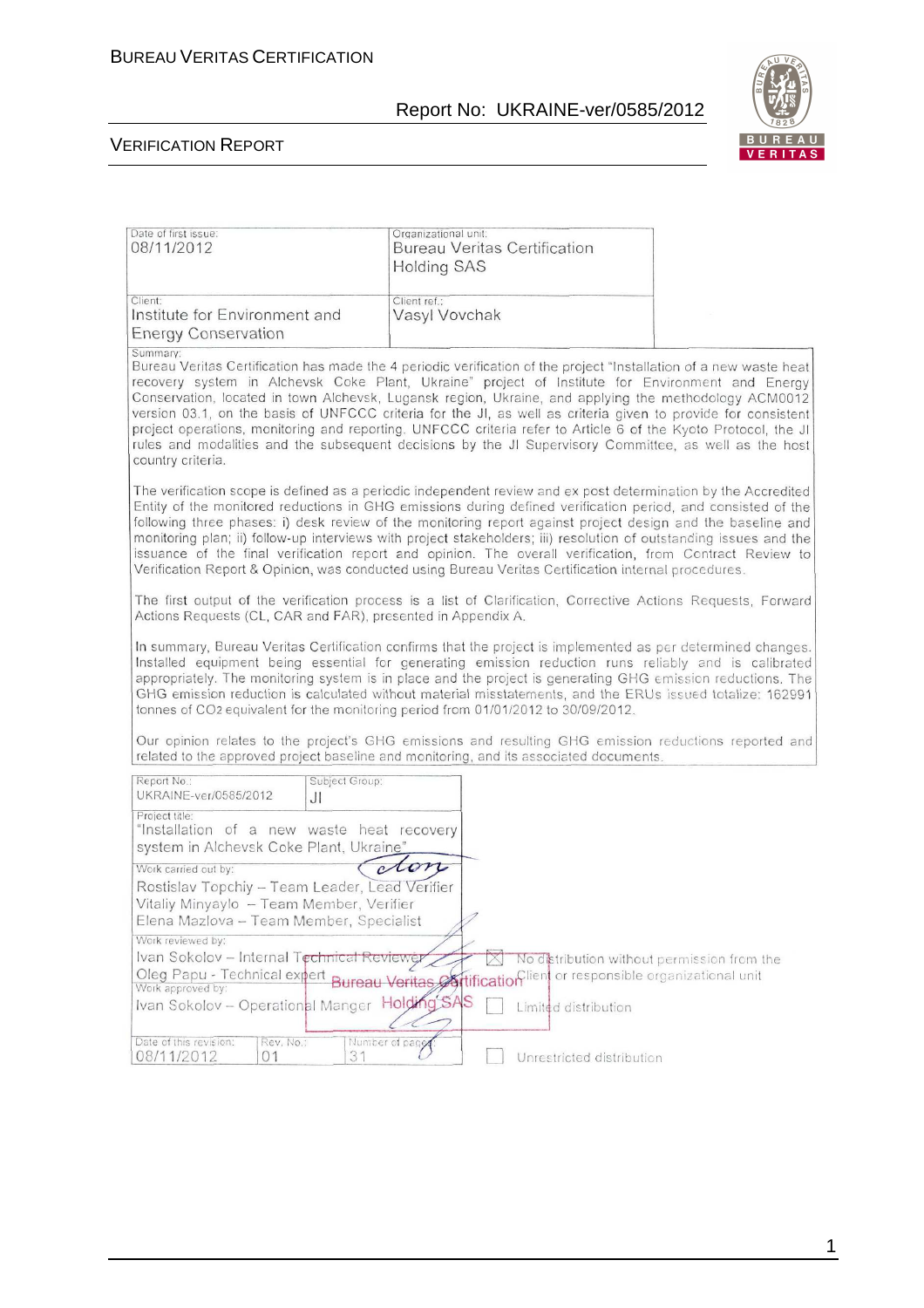

VERIFICATION REPORT

# **Table of Contents Page 2014** 1 INTRODUCTION ......................................................................................... 3 1.1 Objective 3 1.2 Scope 3 1.3 Verification Team 3 2 METHODOLOGY ........................................................................................ 4 2.1 Review of Documents 4 2.2 Follow-up Interviews 5 2.3 Resolution of Clarification, Corrective and Forward Action Requests 5 3 VERIFICATION CONCLUSIONS ............................................................ 6 3.1 Remaining issues and FARs from previous verifications 6 3.2 Project approval by Parties involved (90-91) 6 3.3 Project implementation (92-93) 6 3.4 Compliance of the monitoring plan with the monitoring methodology (94-98) 9 3.5 Revision of monitoring plan (99-100) Not applicable 11 3.6 Data management (101) 11 3.7 Verification regarding programmes of activities (102-110) Not applicable 13 4 VERIFICATION OPINION ....................................................................... 13 5 REFERENCES .......................................................................................... 15 APPENDIX A: VERIFICATION PROTOCOL ............................................................. 21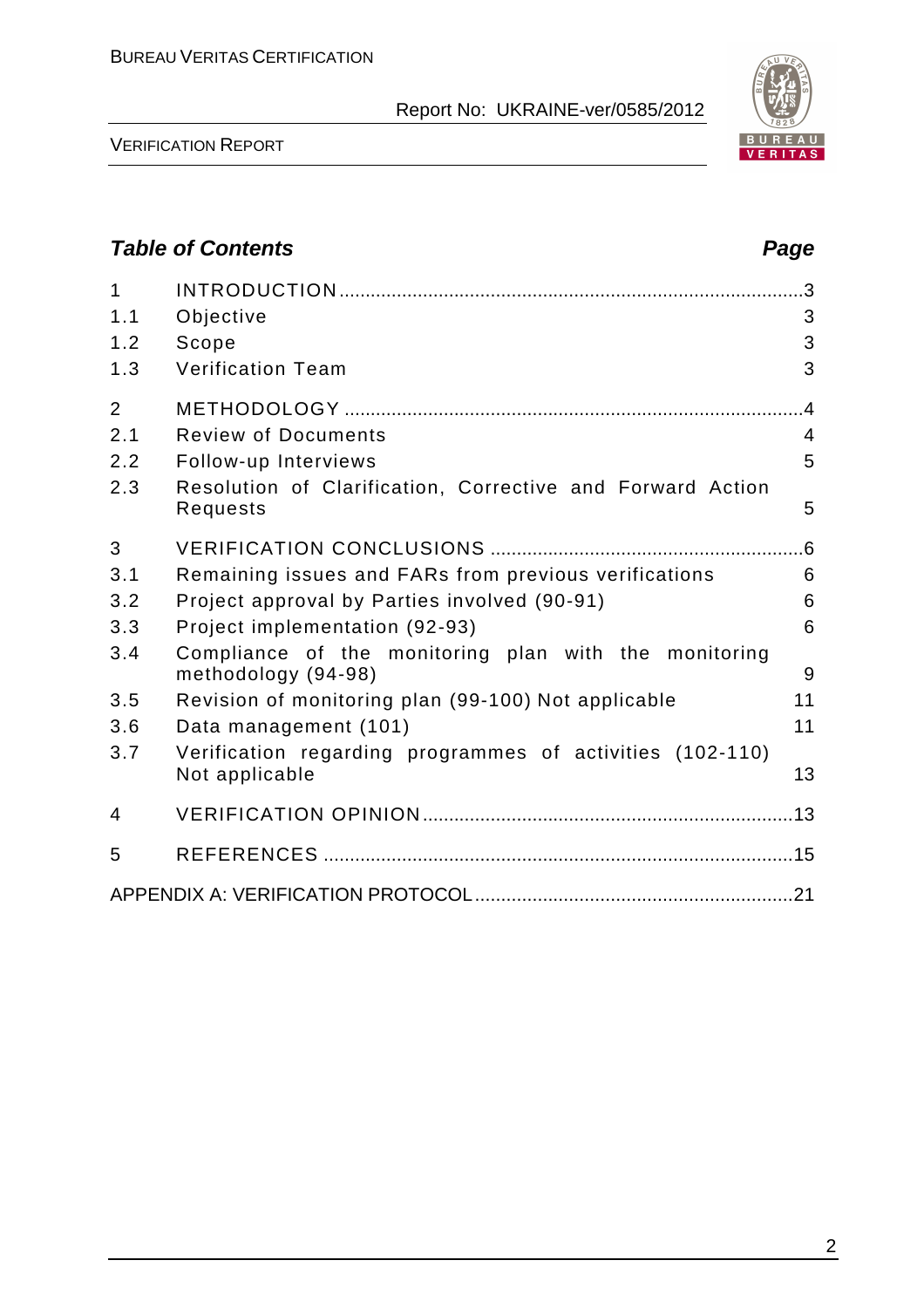

VERIFICATION REPORT

# **1 INTRODUCTION**

Institute for Environment and Energy Conservation has commissioned Bureau Veritas Certification to verify the emissions reductions of its JI project "Installation of a new waste heat recovery system in Alchevsk Coke Plant, Ukraine" (hereafter called "the project") at town Alchevsk, Lugansk region, Ukraine.

This report summarizes the findings of the verification of the project, performed on the basis of UNFCCC criteria, as well as criteria given to provide for consistent project operations, monitoring and reporting.

# **1.1 Objective**

Verification is the periodic independent review and ex post determination by the Accredited Independent Entity of the monitored reductions in GHG emissions during defined verification period.

The objective of verification can be divided in Initial Verification and Periodic Verification.

UNFCCC criteria refer to Article 6 of the Kyoto Protocol, the JI rules and modalities and the subsequent decisions by the JI Supervisory Committee, as well as the host country criteria.

# **1.2 Scope**

The verification scope is defined as an independent and objective review of the project design document, the project's baseline study, monitoring plan and monitoring report, and other relevant documents. The information in these documents is reviewed against Kyoto Protocol requirements, UNFCCC rules and associated interpretations.

The verification is not meant to provide any consulting towards the Client. However, stated requests for clarifications and/or corrective actions may provide input for improvement of the project monitoring towards reductions in the GHG emissions.

# **1.3 Verification Team**

The verification team consists of the following personnel:

Topchiy Rostislav

Bureau Veritas Certification Team Leader, Climate Change Lead Verifier

Minyaylo Vitaliy Bureau Veritas Certification, Team Member, Climate Change Verifier

Elena Mazlova

Bureau Veritas Certification, Team Member, Technical Specialist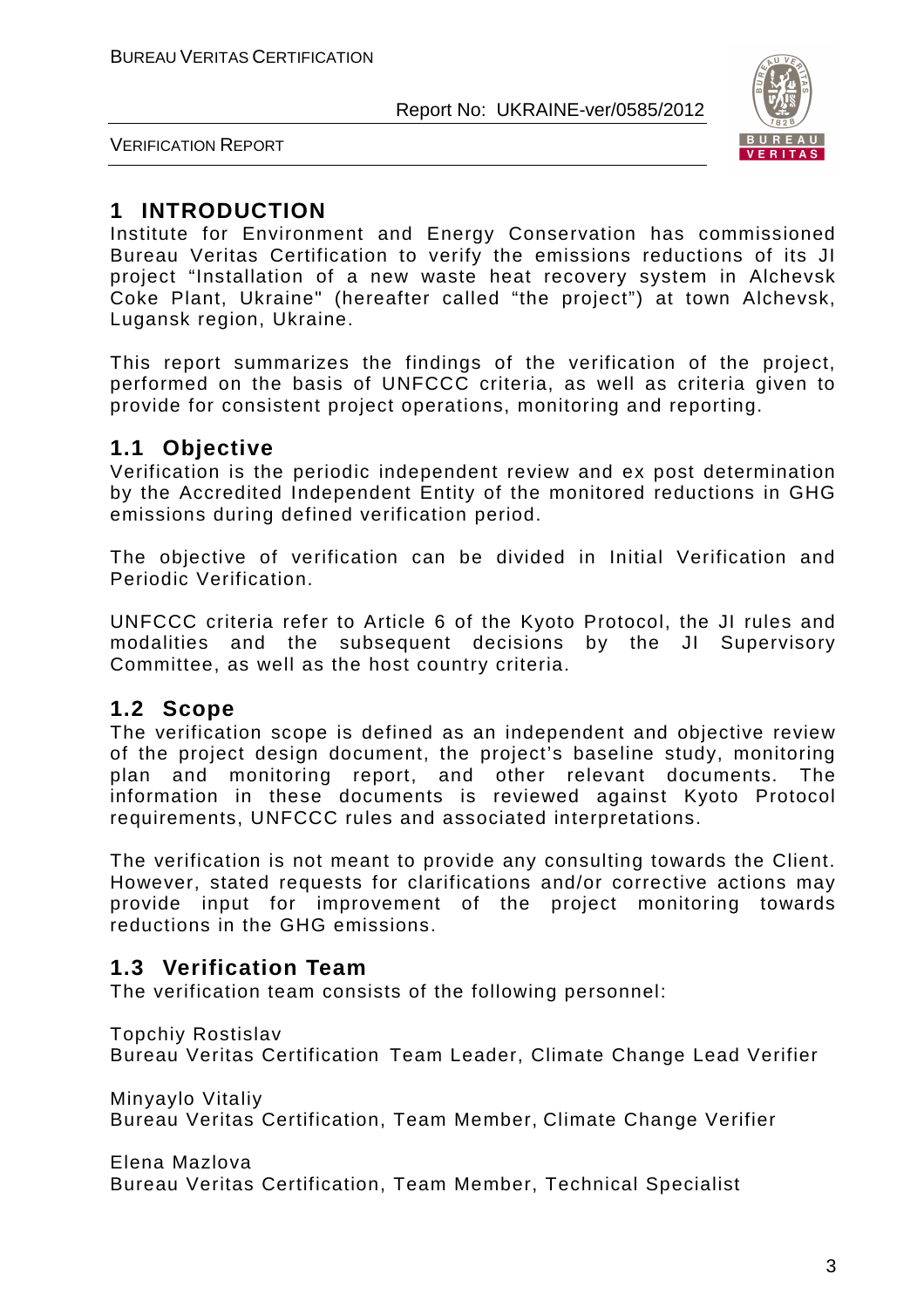

VERIFICATION REPORT

This verification report was reviewed by:

Ivan Sokolov Bureau Veritas Certification, Internal Technical Reviewer

Oleg Papu Bureau Veritas Certification, Technical expert

# **2 METHODOLOGY**

The overall verification, from Contract Review to Verification Report & Opinion, was conducted using Bureau Veritas Certification internal procedures.

In order to ensure transparency, a verification protocol was customized for the project, according to the version 01 of the Joint Implementation Determination and Verification Manual, issued by the Joint Implementation Supervisory Committee at its 19 meeting on 04/12/2009. The protocol shows, in a transparent manner, criteria (requirements), means of verification and the results from verifying the identified criteria. The verification protocol serves the following purposes:

- It organizes, details and clarifies the requirements a JI project is expected to meet;
- It ensures a transparent verification process where the verifier will document how a particular requirement has been verified and the result of the verification.

The completed verification protocol is enclosed in Appendix A to this report.

# **2.1 Review of Documents**

The Monitoring Report (MR) submitted by "Institute for Environment and Energy Conservation" and additional background documents related to the project design and baseline, i.e. country Law, Project Design Document (PDD), Approved CDM methodology and/or Guidance on criteria for baseline setting and monitoring, Host party criteria, Kyoto Protocol, Clarifications on Verification requirements to be checked by an Accredited Independent Entity were reviewed.

The verification findings presented in this report relate to the:

- Annual Monitoring report for the period 01/01/2012 – 30/09/2012 version 01 dated 15/10/2012 and Annual Monitoring report for the period 01/01/2012 – 30/09/2012 version 02 dated 05/11/2012;

- Project as described in the determined PDD.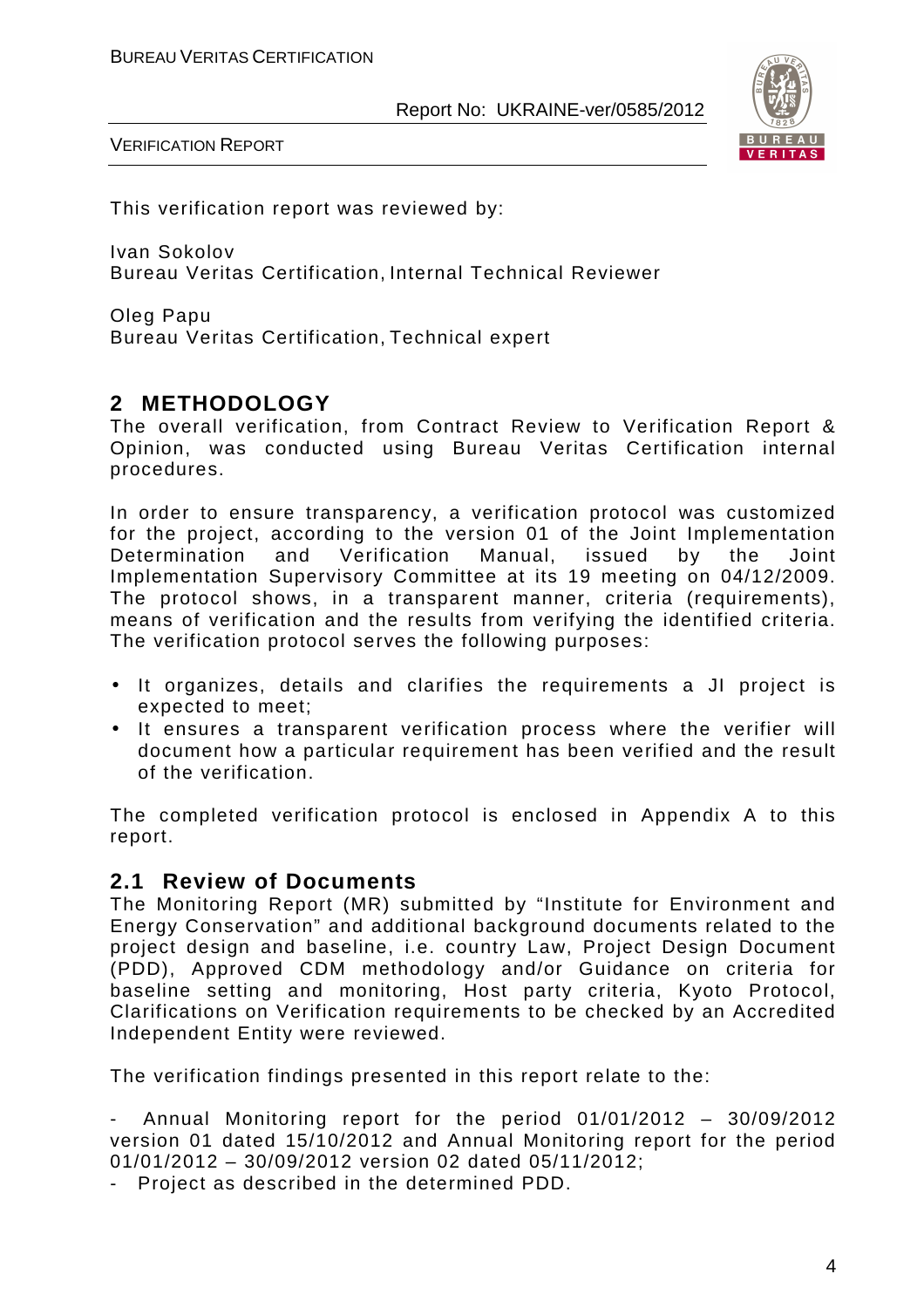

VERIFICATION REPORT

# **2.2 Follow-up Interviews**

On 25/10/2012 Bureau Veritas Certification performed on-site interviews with project stakeholders to confirm selected information and to resolve issues identified in the document review. Representatives of "Institute for Environment and Energy Conservation" and PJSC "ALCHEVSK BY-PRODUCT COKE PLANT" (PJSC "ALCHEVSKKOKS") were interviewed during site visit (see References for the list of interviewed persons). The main topics of the interviews are summarized in Table 1.

|  |  | Table 1 Interview topics |  |
|--|--|--------------------------|--|
|--|--|--------------------------|--|

| Interviewed<br>organization                                    | <b>Interview topics</b>                                                                                                                                                                                                                                         |
|----------------------------------------------------------------|-----------------------------------------------------------------------------------------------------------------------------------------------------------------------------------------------------------------------------------------------------------------|
| <b>PJSC</b><br>"ALCHEVSKKOKS"                                  | Organizational structure.<br>Responsibilities and authorities.<br>Training of personnel.<br>Quality management procedures and technology.<br>Implementation of equipment (records).<br>Metering equipment control.<br>Metering record keeping system, database. |
| Institute for<br>Environment and<br><b>Energy Conservation</b> | Baseline methodology.<br>⋗<br>Monitoring plan.<br>Monitoring report.<br>Deviations from PDD.                                                                                                                                                                    |

# **2.3 Resolution of Clarification, Corrective and Forward Action Requests**

The objective of this phase of the verification is to raise the requests for corrective actions and clarification and any other outstanding issues that needed to be clarified for Bureau Veritas Certification positive conclusion on the GHG emission reduction calculation.

If the Verification Team, in assessing the monitoring report and supporting documents, identifies issues that need to be corrected, clarified or improved with regard to the monitoring requirements, it should raise these issues and inform the project participants of these issues in the form of:

(a) Corrective action request (CAR), requesting the project participants to correct a mistake that is not in accordance with the monitoring plan;

(b) Clarification request (CL), requesting the project participants to provide additional information for the Verification Team to assess compliance with the monitoring plan;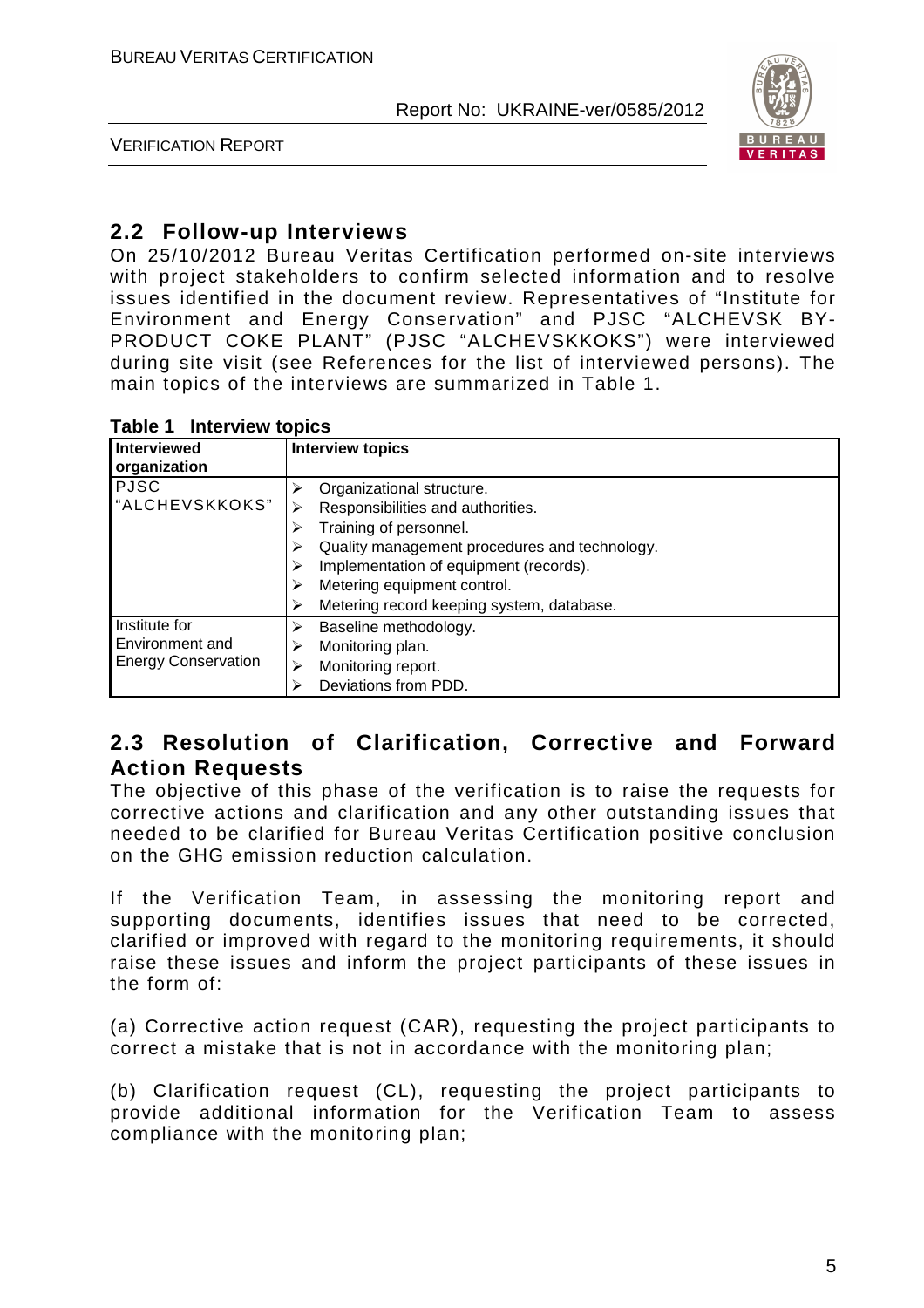

VERIFICATION REPORT

(c) Forward action request (FAR), informing the project participants of an issue, relating to the monitoring that needs to be reviewed during the next verification period.

The Verification Team will make an objective assessment as to whether the actions taken by the project participants, if any, satisfactorily resolve the issues raised, if any, and should conclude its findings of the verification.

To guarantee the transparency of the verification process, the concerns raised are documented in more detail in the Verification Protocol in Appendix A.

# **3 VERIFICATION CONCLUSIONS**

In the following sections, the conclusions of the verification are stated.

The findings from the desk review of the original monitoring documents and the findings from interviews during the follow up visit are described in the Verification Protocol in Appendix A.

The Clarification, Corrective and Forward Action Requests are stated, where applicable, in the following sections and are further documented in the Verification Protocol in Appendix A. The verification of the Project resulted in 04 Corrective Action Requests.

The number between brackets at the end of each section corresponds to the DVM paragraph (see references).

# **3.1 Remaining issues and FARs from previous verifications**

Remaining issues and FARs from previous verification are absent.

# **3.2 Project approval by Parties involved (90-91)**

Written project approval by Japan and Ukraine has been issued by the DFP of that Party when submitting the first verification report to the secretariat for publication in accordance with paragraph 38 of the JI guidelines, at the latest.

The abovementioned written approval is unconditional.

# **3.3 Project implementation (92-93)**

The JI project at PJSC "ALCHEVSKKOKS", Lugansk Region, Ukraine envisaged implementation of a new waste heat recovery system based on installation of Coke Dry Quenching facility (CDQ facility), 75 t/h highlyefficient boiler firing coke-oven gas (COG) and blast-furnace gas (BFG)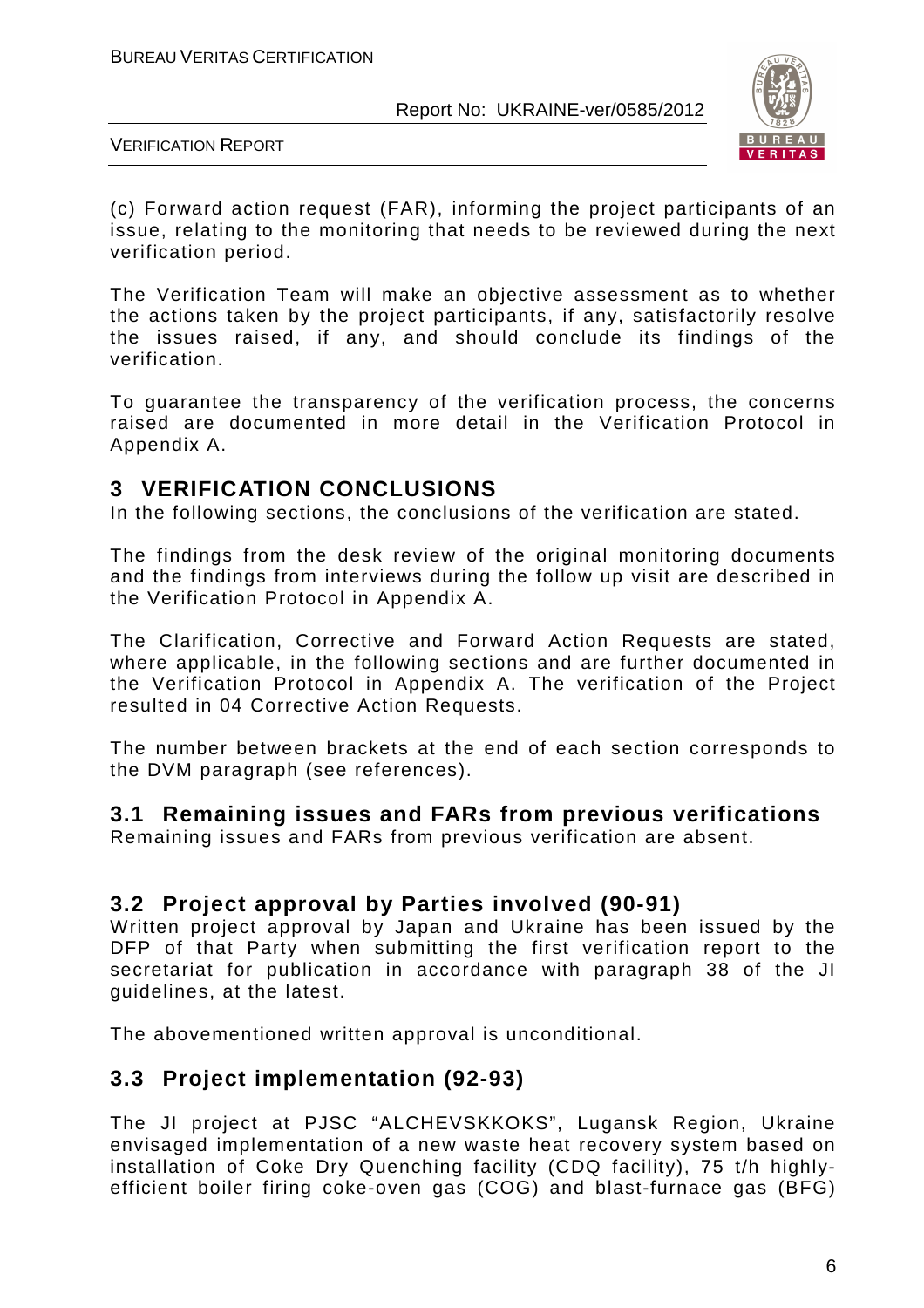

VERIFICATION REPORT

and also installation of 9,13 MWe captive electricity generator together with steam turbine.

Before the project implementation PJSC "ALCHEVSKKOKS" was using conventional Coke Wet Quenching (CWQ) technology at batteries 5, 6, 7, 8 and 9-bis for coke quenching. In 2006 the coke battery 10-bis was launched in order to increase manufacturing capacity of the Plant. Additional coke battery 10-bis required installation of other quenching facility. In order to upgrade coke production technology to produce high quality coke the management of PJSC "ALCHEVSKKOKS" decided to install the CDQ facility. CDQ facility was set up to quench coke from battery 10-bis and partly from 9-bis. In comparison with CWQ technology, the CDQ technology has such major advantages: it is environmentally capable and more energy efficient.

Project implementation leads to greenhouse gas (GHG) emission reductions. Emission reductions are achieved due to (1) displacement of natural gas consumption that would have been burnt at the steam generators according to the baseline of the project, (2) displacement of grid electricity consumption by installation of captive electricity generator for own electricity production and (3) reduction of coke input per unit of pig iron production at the blast furnaces of Alchevsk Iron and Steel Works (AISW), by producing high-quality coke at CDQ facility.

According to the Project Design Document (PDD) – version 7 from 22/12/2009, the project envisaged the following basic stages of project implementation:

- Stage 1: Installation of CDQ facility (35 t/h of dry coke output x 3 boilers);
- Stage 2: Installation of steam generator firing BFG and COG (75 t/h of steam output);
- Stage F: Installation of 9,13 MWe captive electricity generator.

Stage 1 was completed on 30th of September 2007.

Stage 2 was completed in the beginning of year 2011.

Stage F was completed in the beginning of October 2011.

The delay in project implementation plan was caused by financial and other factors such as construction delay etc.

According to PDD version 07, emission reductions during period from 01/01/2012 till 30/09/2012 were expected 190 301 tonnes of  $CO<sub>2</sub>$ equivalent. According Monitoring Report version 02 emission reductions achieved are 162 991 tonnes of  $CO<sub>2</sub>$  equivalent.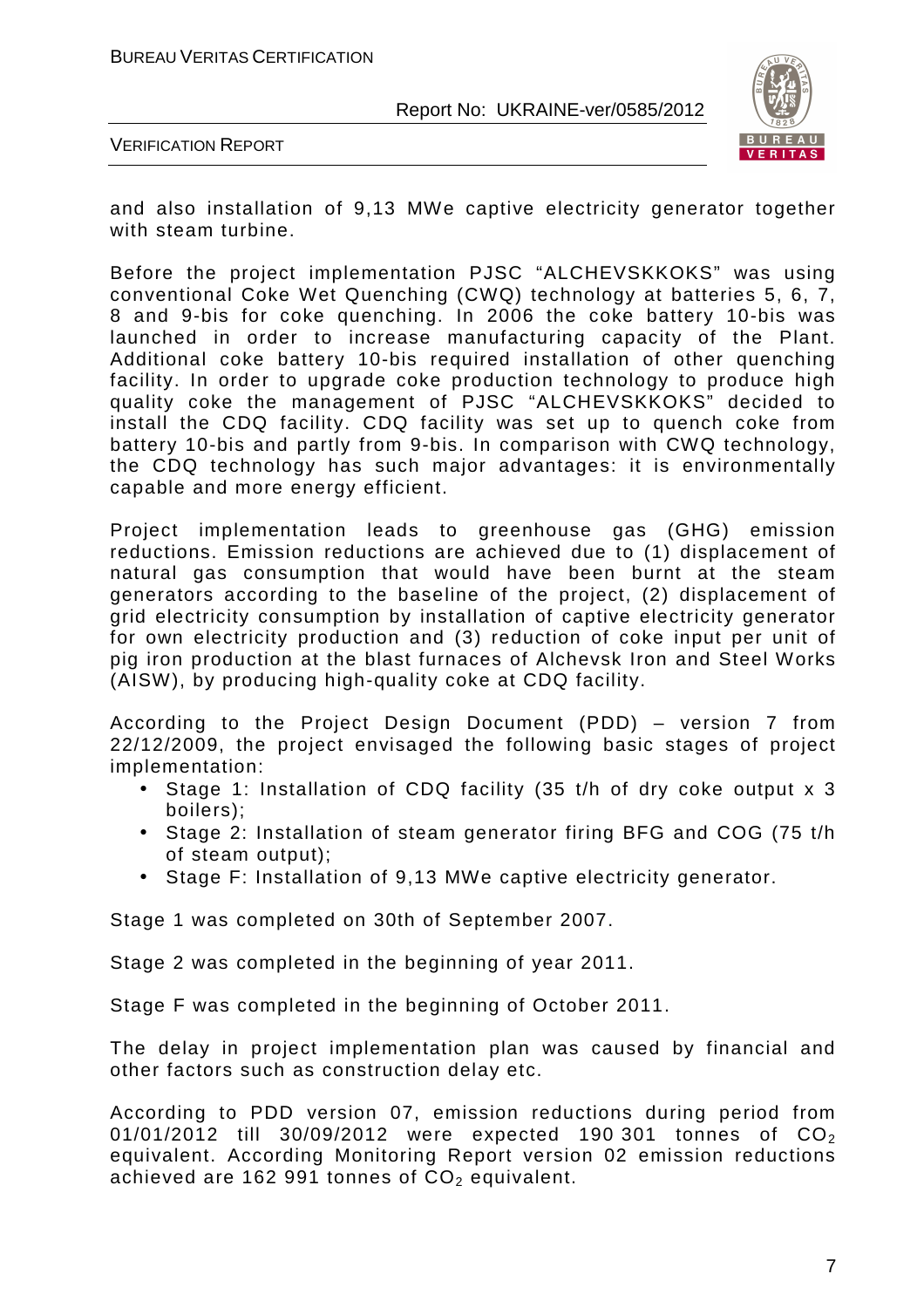

VERIFICATION REPORT

The project deviation in comparison with the PDD occurred regarding steam transportation method to the grid of the plant. In PDD it was envisaged that the total volumes of steam will be transported to the grid of the plant with high pressure of 40 atm, enthalpy = 790 kcal/kg, but actually during the period of 01/01/2012 – 30/09/2012 some portions of steam was transported with low pressure of 6 atm, enthalpy =  $685$  kcal/kg.

Also the level emission reductions from dry coke consumption at the blast furnaces of AISW was calculated (in PDD) based on estimated volumes of dry coke consumption and coke quality indicators. So when emission reductions from dry coke consumption were calculated (in the monitoring report) in accordance with actual data, a decrease of actual emission reductions from dry coke consumption was observed.

Together with this, discrepancy occurred regarding historical operation hours. The value of 8640 hours was identified at the stage of PDD development by taking into account special coefficient of installed capacity for operation hours (was estimated at the level of 1,39%). So basically the actual value of 8760 hours was divided by 1,0139 to show (in PDD) that theoretically some insignificant delays of the CDQ facility and of the plant in general, could occur. Also, taking into account that the year 2012 is a Leap Year, for the period of 01/01/2012 – 30/09/2012, historical operation hours and CDQ facility operation hours are equal to 6576.

In addition to that, because it is more accurate when the coke quality indicators are calculated based on actual coke consumption volumes (in the reporting month), the special formula to calculate weighted average for each of the coke quality indicator is now included to the monitoring report (see Annex 1). This can be considered as an additional insignificant deviation in comparison with the monitoring plan in PDD.

Also, during this monitoring period the carbon emission factor for electricity consumption is based on the most recent officially approved national emission factor in accordance with Order of the National Environmental Investment Agency of Ukraine (NEIA) № 75 dated 12/05/2011 regarding approval of specific indicators of carbon dioxide emissions for the year 2011.

The project leads to increase of energy efficiency, which reduces consumption of fuel and energy resources per output unit, and improvement of the environment due to introduction of state-of-art equipment with environmentally friendly technologies.

In conventional CWQ technology, the sensible heat of the hot coke from the coke-making process is emitted into the atmosphere in the form of steam during quenching. Also CWQ is a source of dust pollution to the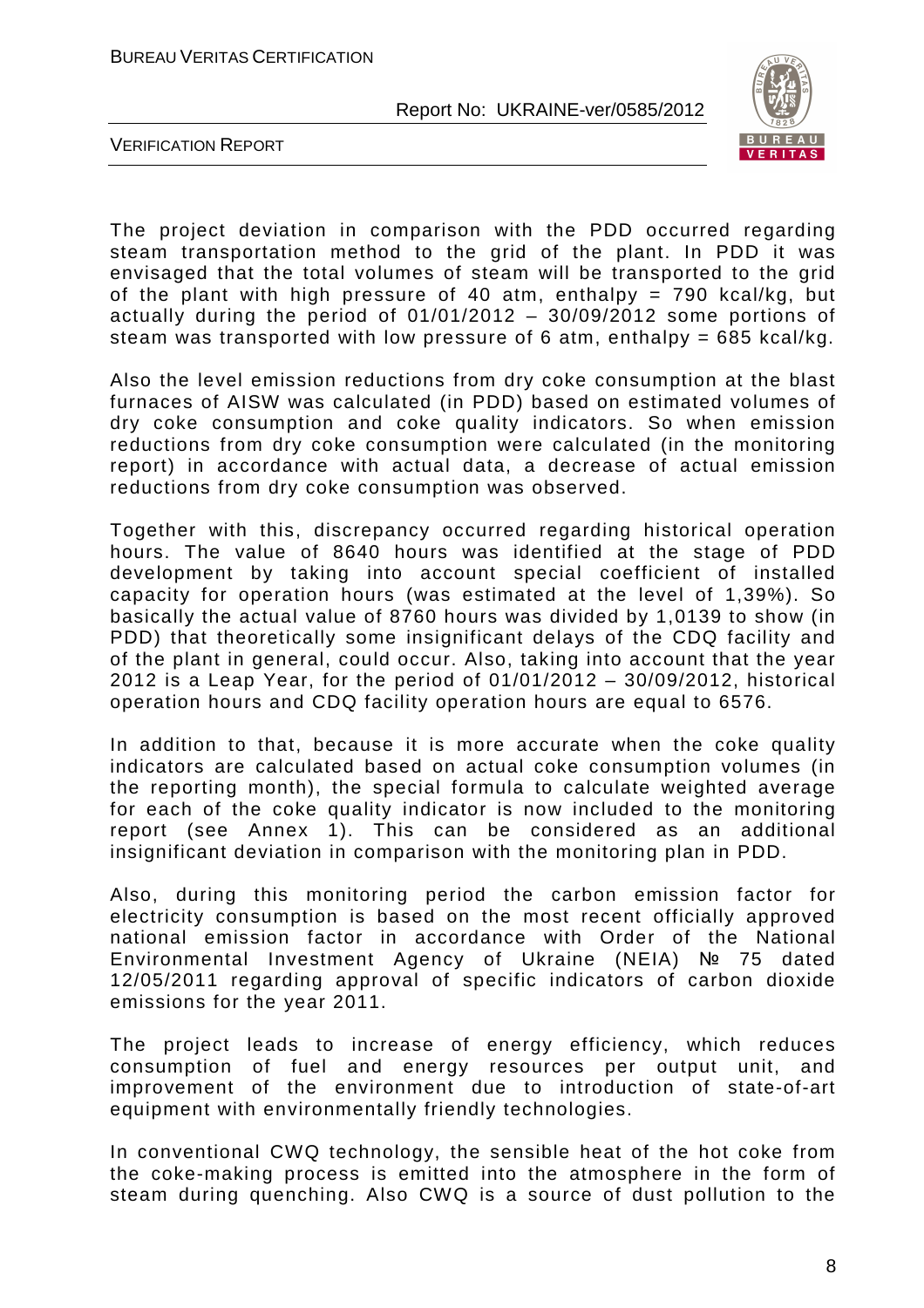

VERIFICATION REPORT

surroundings. Hence, CDQ facility reduces noxious emissions of air pollutants such as nitrogen oxides (NOx), carbon monoxides (CO), sulfur dioxides  $(SO<sub>2</sub>)$ . CDQ technology also leads to a decrease of sewage waters, and therefore of dust, carbon oxides, ammonia, hydrogen sulfide, phenol, cyanic hydrogen emissions which would have been emitted during CWQ facility operation. In addition, the reduction of coke consumption at the blast furnaces contributes to reduction of harmful substances.

# **3.4 Compliance of the monitoring plan with the monitoring methodology (94-98)**

The monitoring occurred in accordance with the monitoring plan included in the PDD regarding which the determination has been deemed final and is so listed on the UNFCCC JI website.

For calculating the emission reductions, key factors, such as fraction of total heat generated by the project activity using waste energy, total amount of electricity generated in the project activity, amount of electricity self-consumed by CDQ, average amount of electricity generated in the most recent three years prior to the project activity, CDQ system operation hours, average operating hours of existing captive power generators in the most recent three years prior to the project activity, the  $CO<sub>2</sub>$  emission factor for the electricity source, national electricity grid, displaced due to the project activity, output/intermediate energy that can be theoretically produced, to be determined on the basis of maximum recoverable energy from the Waste Energy Carrying Medium (WECM), which would have been released (or WECM would have been flared or energy content of WECM would have been wasted) in the absence of JI project activity, amount of steam generated in CDQ boiler in the project activity, specific enthalpy of steam generated in CDQ boiler in the project activity, specific enthalpy of feed water in CDQ boiler in the project activity, the  $CO<sub>2</sub>$  emission factor per unit of energy of natural gas in the baseline used in the existing boiler used by PJSC "ALCHEVSKKOKS" in absence of the project activity, efficiency of the existing boiler that would have supplied heat to PJSC "ALCHEVSKKOKS" in the absence of the project activity, fraction of total heat that is used by PJSC "ALCHEVSKKOKS" in the project that in absence of the project activity would have been supplied by the existing boiler, increased pig iron production due to dry coke input in a blast furnace, decreased coke consumption due to dry coke input in a blast furnace, index for coke hardness of coke produced in the baseline activity, index for reduced coke abrasion for coke produced in the baseline activity, index for reduced coke faction content over 80mm for coke produced the baseline activity, total volume of coke consumed at blast furnaces, index for coke hardness of coke produced in the project activity, index for reduced coke abrasion for coke produced in the project activity, index for reduced coke fraction content over 80mm for coke produced in the project activity, influencing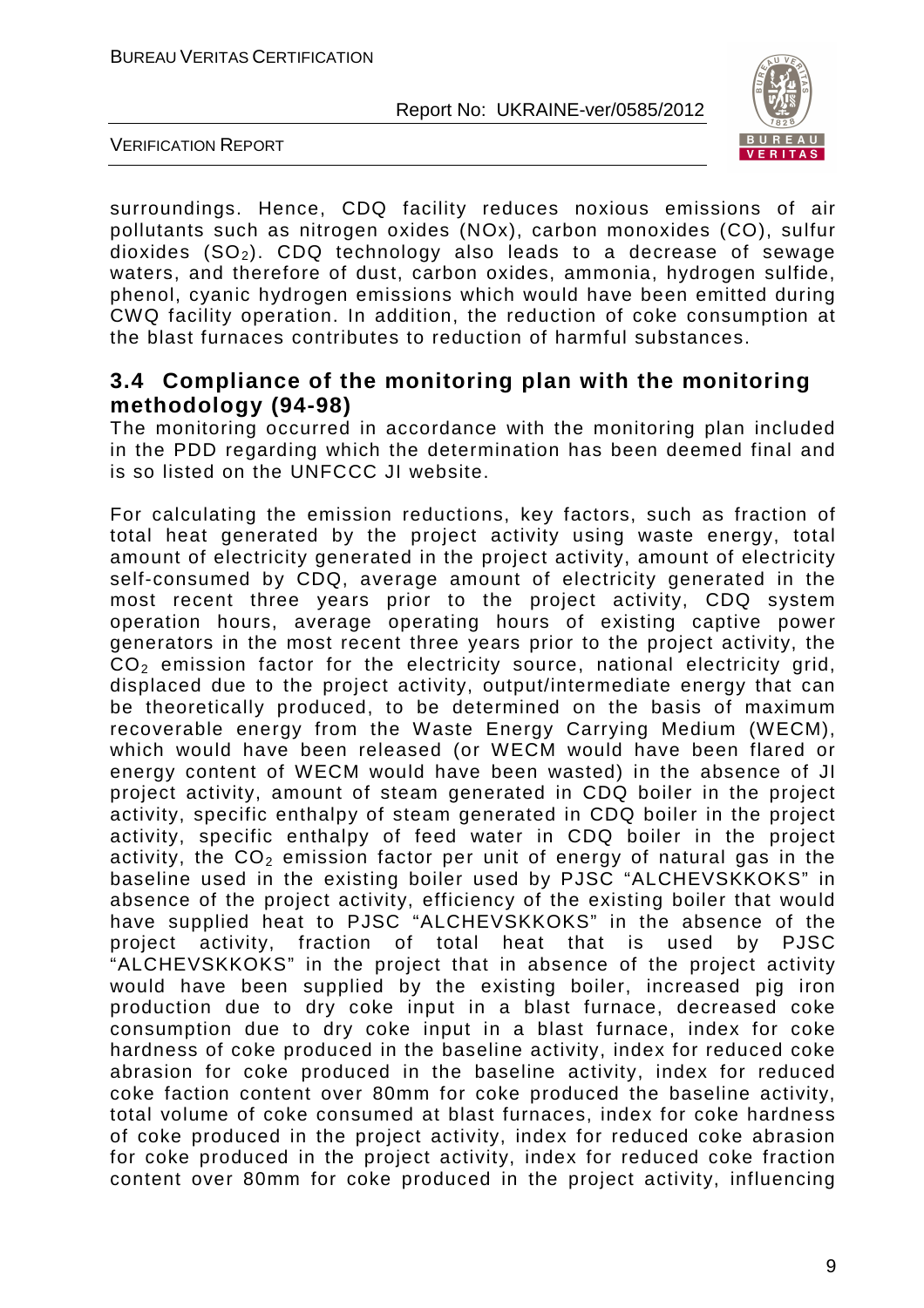

VERIFICATION REPORT

the baseline emissions and the activity level of the project and the emissions as well as risks associated with the project were taken into account, as appropriate.

The monitoring equipment used for baseline and project emission calculation is present in the Annex 2 of Monitoring Report.

The Management and Operational System supporting GHG emission monitoring is a part of the company's Quality Management System certified to ДСТУ ISO 9001:2009 (ISO 9001:2008).

The procedures of receiving data for monitoring and responsibility for its realization at PJSC "ALCHEVSKKOKS" are regulated by the normative documents of PJSC "ALCHEVSKKOKS" and by the "Guiding Meteorological Instructions" which are developed in accordance with ДСТУ ISO 9001:2009 (ISO 9001:2008).

Data are collected and stored in electronic database and in paper format. The data is reported in the monthly report of PJSC "ALCHEVSKKOKS" which are compiled into an annual monitoring report for verification process.

The Chief Metrological Specialists of PJSC "ALCHEVSKKOKS" is in charge of maintenance of the facility and monitoring equipment as well as of their accuracy. In case of defect, discovered in the monitoring equipment, the actions of the staff are determined in Guiding Metrological Instructions. The measurements are conducted constantly in accordance with national standards.

All measuring equipment is included in the verification schedule and verified with established periodicity. According to the schedule of verification, all devices are in satisfactory condition.

The documented instructions to operate the facilities are stored at the working places.

Monitoring Report provide sufficient information about the elements of the system related to assigning roles, responsibilities and authorities for implementation and maintenance of monitoring procedures including control of data. The verification team confirms effectiveness of this management system. The personnel responsible for monitoring are trained in an appropriate manner.

Data sources used for calculating emission reductions or enhancements of net removals, such as (plant records, Statistics of PJSC "ALCHEVSKKOKS", Order of the National Environmental Investment Agency of Ukraine (NEIA) № 75 dated 12/05/2011 regarding approval of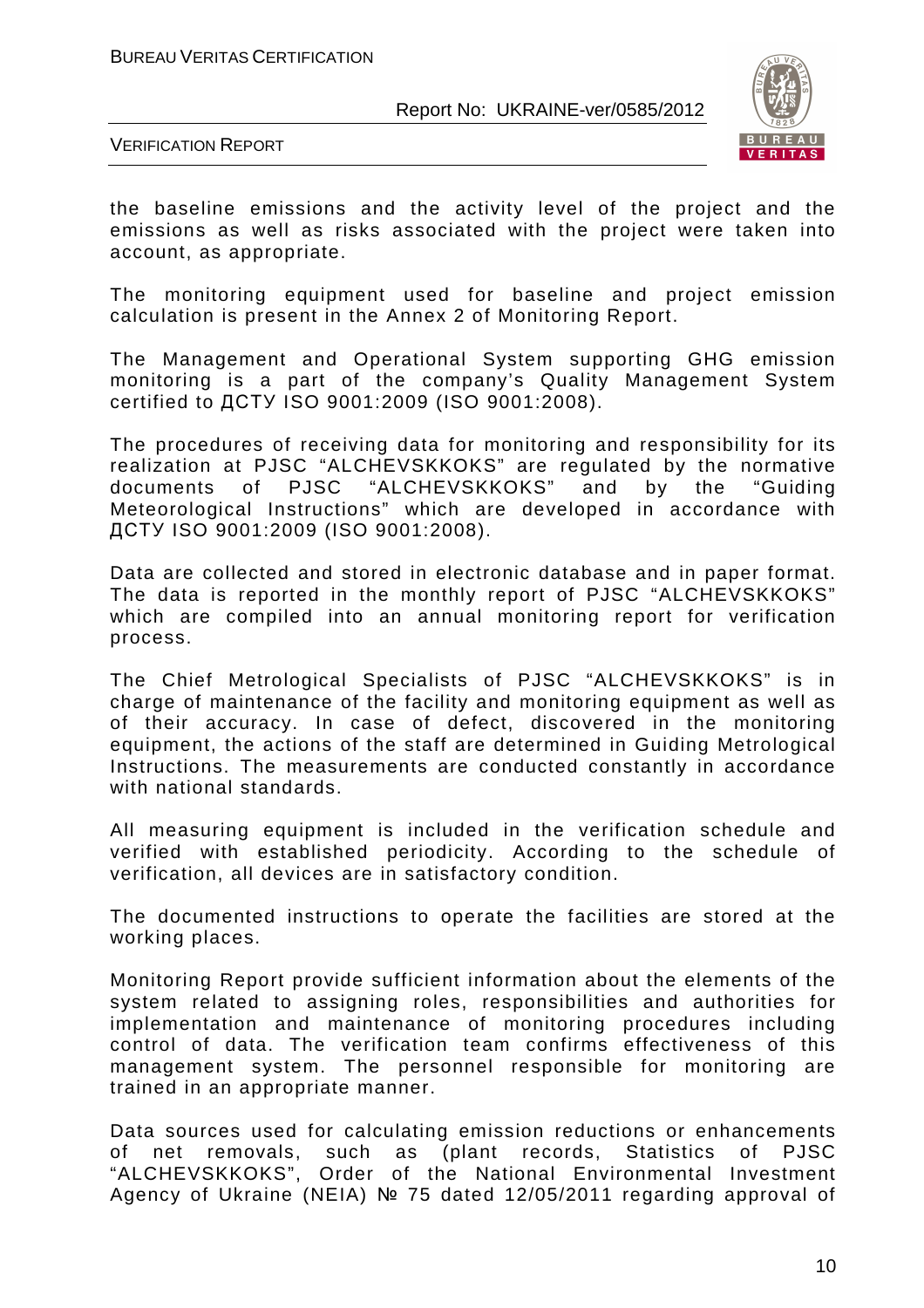

VERIFICATION REPORT

specific indicators of carbon dioxide emissions for the year 2011, Management Directive, USSR Ministry of Ferrous Metallurgy, 1996 IPCC Guidelines for National Greenhouse Inventories) are clearly identified, reliable and transparent.

Emission factors, including default emission factors, are selected by carefully balancing accuracy and reasonableness, and appropriately justified of the choice.

The calculation of emission reductions is based on conservative assumptions and the most plausible scenarios in a transparent manner.

The identified areas of concern as to Compliance of the monitoring plan with the monitoring methodology, project participants response and BV Certification's conclusion are described in Appendix A Table 2 (refer to CAR 01, CAR 02, CAR 03).

# **3.5 Revision of monitoring plan (99-100)**

Not applicable.

### **3.6 Data management (101)**

The data and their sources, provided in monitoring report, are clearly identified, reliable and transparent.

The monitoring at PJSC "ALCHEVSKKOKS" and AISW is conducted on monthly basis according to monitoring plan.

The monitoring process at PJSC "ALCHEVSKKOKS" and AISW is under the competence of Monitoring equipment shops, Chief power-engineer departments and Facility operation departments. The monitoring was and is conducted on monthly basis according to monitoring plan described in PDD. Two operational managers at each plant are in charge for monitoring of all project indicators.

All initial data on parameters monitored is received from the monitoring equipment. The data and parameters monitored are measured, collected, and recorded with established frequency. All data are recorded in hard copies (log books, journals) and, partially, electronically in excel database. The data is then archived by the Monitoring equipment shops, Chief power-engineer departments and Facility operation departments at the both Plants after they are verified by controller and, finally, reported to the direction of both Plants. Approved initial data is then reported in the monthly reports of the PJSC "ALCHEVSKKOKS" and AISW.

After that, the project developer compiles monthly reports from both Plants into a monitoring report.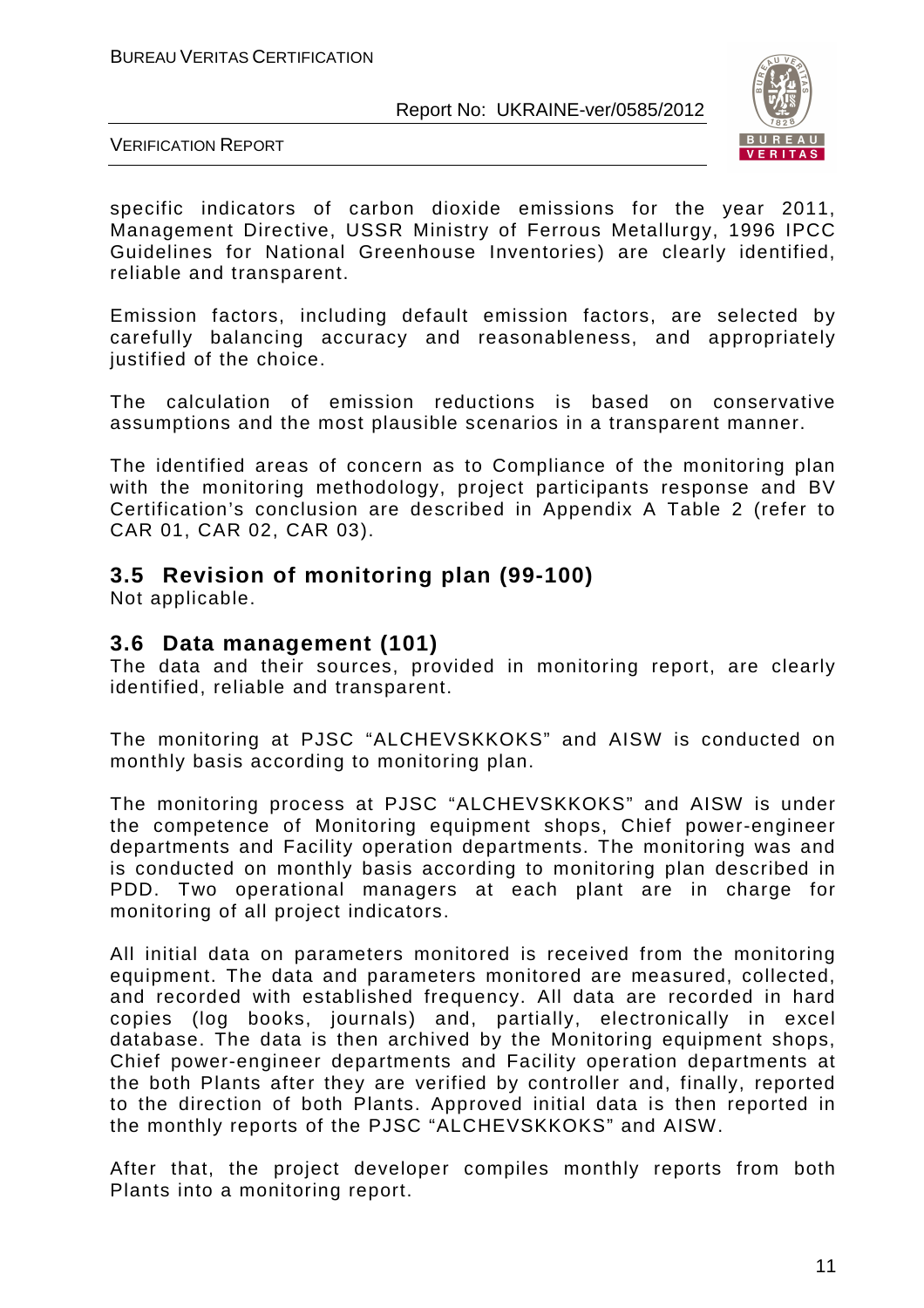

VERIFICATION REPORT

The management of PJSC "ALCHEVSKKOKS" has organized appropriate staff training to operate the project equipment. Quality assurance and quality control training was conducted as well. Practical training programs will continue on-the-job during project operation.

The data and their sources, provided in monitoring report, are clearly identified, reliable and transparent.

The implementation of data collection procedures is in accordance with the monitoring plan, including the quality control and quality assurance procedures.

The function of the monitoring equipment, including its calibration status, is in order, but taking into account that the list of monitoring equipment was not in accordance with this monitoring period, the project developer has revised and updated it. The list of monitoring equipment is now in accordance with this specific monitoring period. Revision and update of the monitoring equipment was done by taking into account the following reasons:

1) some monitoring equipment were sent on scheduled or unscheduled verifications/calibrations and were replaced by another monitoring equipment (same type but other serial number);

2) some monitoring equipment were removed from the data accounting and data accounting was conducted on other equipment;

3) additional monitoring equipment was installed in order to monitor the same indicators;

4) after the monitoring equipment were removed from one accounting spot and after verifications/calibrations were conducted, the monitoring equipment were installed at the other accounting spot for data accounting; 5) monitoring equipment were changed on another and sent in order to conduct repairing works;

6) the list of monitoring equipment was improved in comparison with the list for the previous monitoring period by taking into account all inaccuracies that were made in the past.

All facts of monitoring equipment substitution are reflected in the internal journals of monitoring equipment substitution.

In case of having problems with certain monitoring equipment, the accounting system is organized in such way that allows double checking of all the data.

The evidence and records used for the monitoring are maintained in a traceable manner.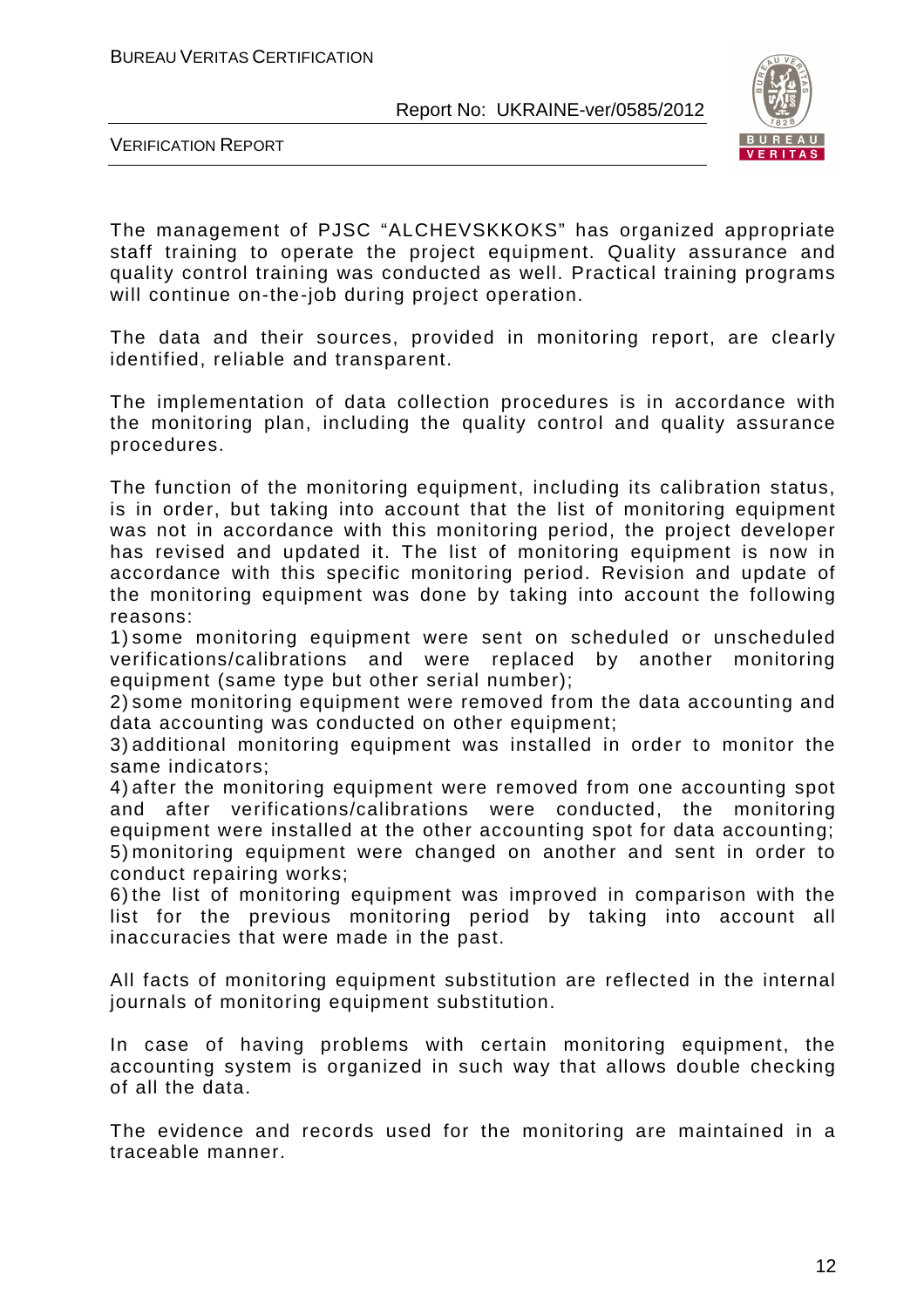



The data collection and management system for the project is in accordance with the monitoring plan.

The identified areas of concern as to Data management, project participants response and BV Certification's conclusion are described in Appendix A Table 2 (refer to CAR 04).

# **3.7 Verification regarding programmes of activities (102- 110)**

Not applicable.

# **4 VERIFICATION OPINION**

Bureau Veritas Certification has performed the 4 periodic verification of the project "Installation of a new waste heat recovery system in Alchevsk Coke Plant, Ukraine" Project in Ukraine, which applies the methodology ACM0012 version 03.1. The verification was performed on the basis of UNFCCC criteria and host country criteria and also on the criteria given to provide for consistent project operations, monitoring and reporting.

The verification consisted of the following three phases: i) desk review of the monitoring report against project design and the baseline and monitoring plan; ii) follow-up interviews with project stakeholders; iii) resolution of outstanding issues and the issuance of the final verification report and opinion.

The management of Institute for Environment and Energy Conservation is responsible for the preparation of the GHG emissions data and the reported GHG emissions reductions of the project on the basis set out within the project Monitoring Plan as per determined changes. The development and maintenance of records and reporting procedures in accordance with that plan, including the calculation and determination of GHG emission reductions from the project, is the responsibility of the management of the project.

The reasons of the difference between the prognostic estimation of emission reductions in the PDD and the actual emission reductions are explained in section 3 of Monitoring Report.

Bureau Veritas Certification verified the Project Monitoring Report version 02 for the reporting period as indicated below. Bureau Veritas Certification confirms that the project is implemented as per determined changes. Installed equipment being essential for generating emission reduction runs reliably and is calibrated appropriately. The monitoring system is in place and the project is generating GHG emission reductions.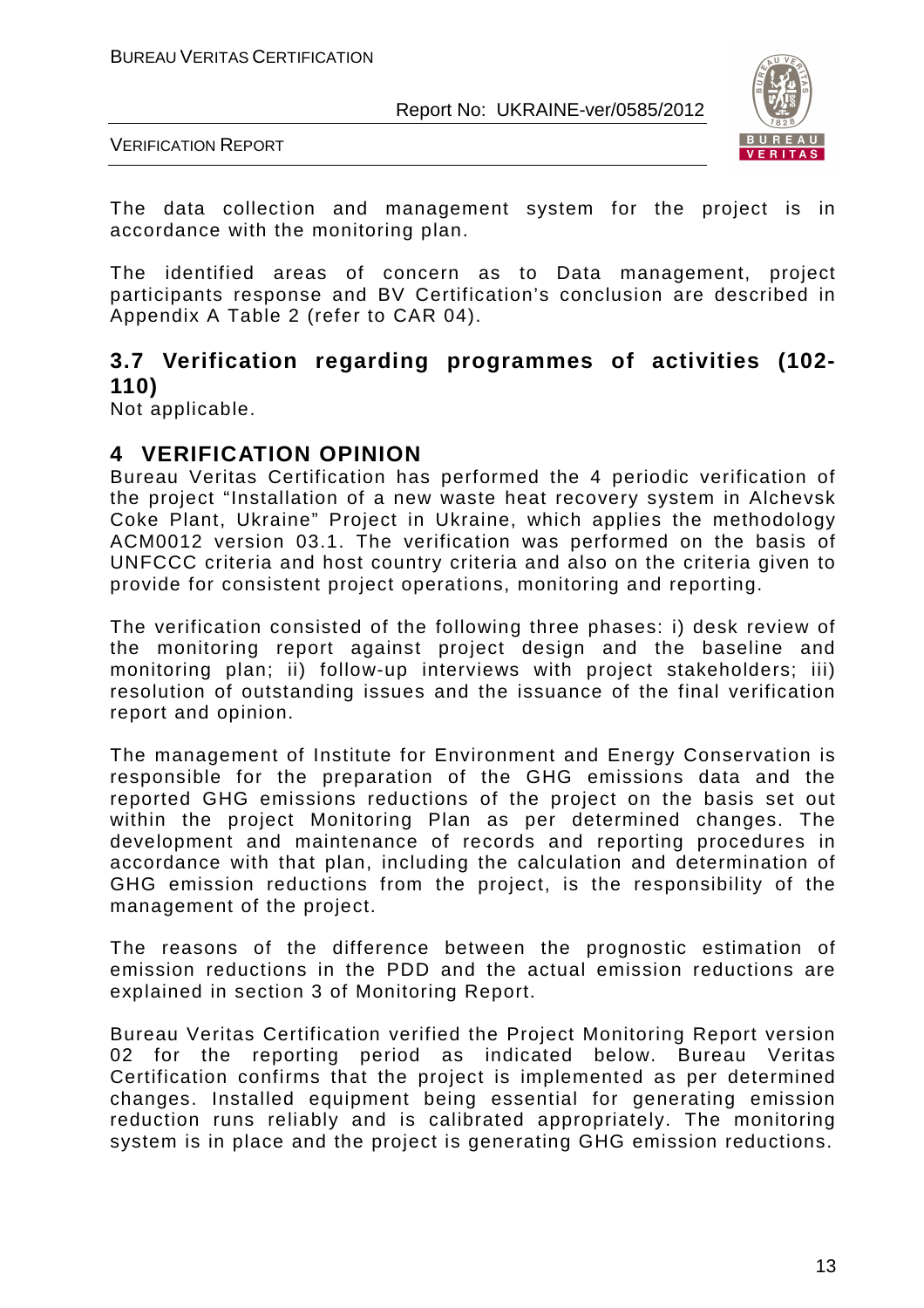

VERIFICATION REPORT

Bureau Veritas Certification can confirm that the GHG emission reduction is calculated without material misstatements. Our opinion relates to the project's GHG emissions and resulting GHG emissions reductions reported and related to the approved project baseline and monitoring, and its associated documents. Based on the information we have seen and evaluated, we confirm the following statement:

#### Reporting period: From 01/01/2012 to 30/09/2012

| Baseline emissions         | 1974901   | tonnes of CO <sub>2</sub> equivalent. |
|----------------------------|-----------|---------------------------------------|
| Project emissions          | 1 811 910 | tonnes of CO <sub>2</sub> equivalent. |
| <b>Emission Reductions</b> | 162 991   | tonnes of CO <sub>2</sub> equivalent. |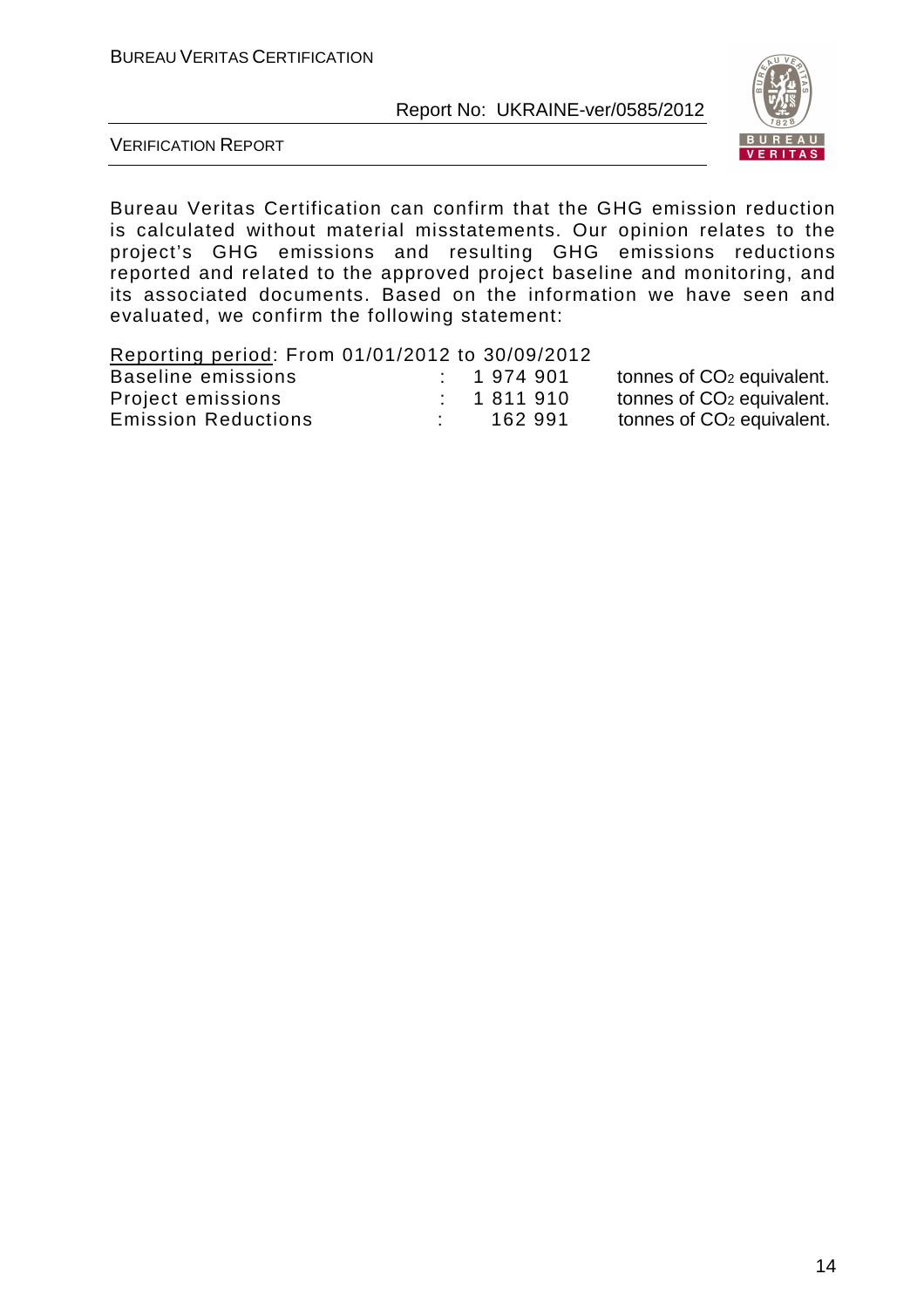

VERIFICATION REPORT

# **5 REFERENCES**

#### **Category 1 Documents:**

Documents provided by Institute for Environment and Energy Conservation, of the company that relate directly to the GHG components of the project.

- /1/ Monitoring Report, version 01, dated 15 October 2012
- /2/ Monitoring Report, version 02, dated 05 November 2012
- /3/ Project Design Document, version 07, dated 22 December 2009
- $/4/$  Letter of Approval from National Environmental Investment Agency of Ukraine № 1588/23/7 dated 29/12/2009
- $/5/$  Approval of a JI project and authorization of participation under the Kyoto Protocol by the Government of Japan dated 07 September 2009
- /6/ Excel spreadsheet of the emission reductions calculation

#### **Category 2 Documents:**

Background documents related to the design and/or methodologies employed in the design or other reference documents.

| N <sub>2</sub> | Name of the document                                                                                                                                                                                                                                                                |
|----------------|-------------------------------------------------------------------------------------------------------------------------------------------------------------------------------------------------------------------------------------------------------------------------------------|
| 1.             | Conclusion comprehensive public examination of 25.08.2005 №1685 the<br>project «Technical re-equipment of coke oven batteries Nº11-12 (complex coke<br>battery Nº10-bis) «Alchevskkoks». State Enterprise «Luhansk regional office of<br>the Ukrainian State Investment Expertise». |
| 2.             | Permit $N24411200000-177$ emissions of pollutants into the atmosphere from<br>stationary sources (30.04.2010-30.04.2015).                                                                                                                                                           |
| 3.             | Permit Nº4411200000-177a Amendments to Permit Nº 4411200000-177<br>emissions of pollutants into the atmosphere from stationary sources<br>(21.07.2011-21.07.2016).                                                                                                                  |
| 4.             | Permit Nº4411200000-177b amending the permit Nº4411200000-177<br>emissions of pollutants into the atmosphere from stationary sources<br>$(15.12.2011 - 15.12.2016).$                                                                                                                |
| 5.             | Report 2-TP air I quarter in 2012.                                                                                                                                                                                                                                                  |
| 6.             | Report 2-TP air II quarter in 2012.                                                                                                                                                                                                                                                 |
| 7.             | Report 2-TP air III quarter in 2012.                                                                                                                                                                                                                                                |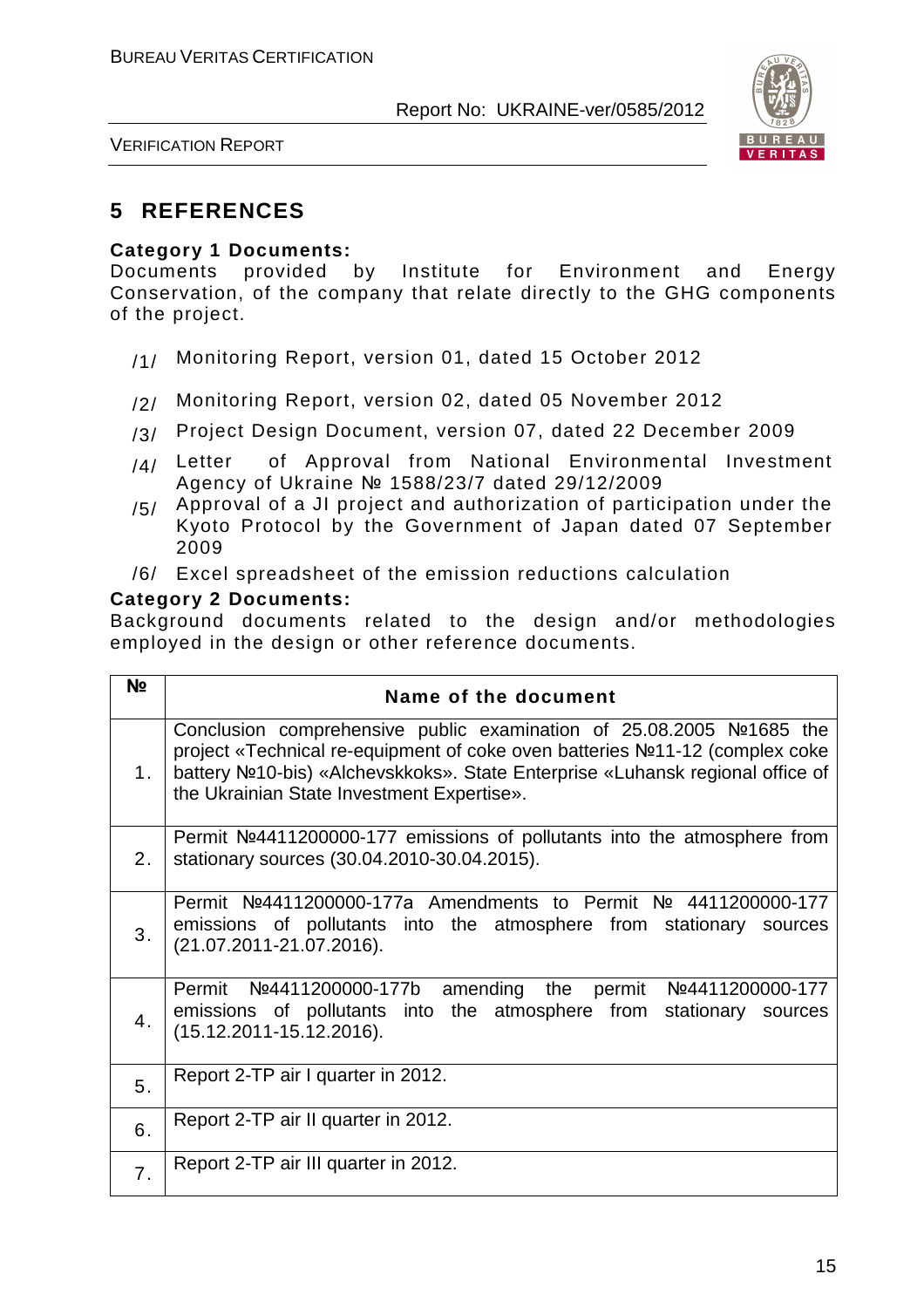

| 8.              | Information. Producing and releasing steam YCFK for the I-III quarter 2012. |
|-----------------|-----------------------------------------------------------------------------|
| 9.              | Information. Power for the I-III quarter 2012.                              |
| 10.             | Information. Energy consumption in YCFK for the I-III quarter 2012.         |
| 11              | Information. Hours YCFK for the I-III quarter 2012.                         |
| 12.             | Information. Indicators of quality of coke (I quarter 2012).                |
| 13.             | Information. Indicators of quality of coke (II quarter 2012).               |
| 14.             | Information. Indicators of quality of coke (III quarter 2012).              |
| 15 <sub>1</sub> | Technical report January 2012.                                              |
| 16.             | Technical report February 2012.                                             |
| 17.             | Technical report March 2012.                                                |
| 18.             | Technical report April 2012.                                                |
| 19.             | Technical report May 2012.                                                  |
| 20.             | Technical report June2012.                                                  |
| 21              | Technical report July2012.                                                  |
| 22.             | Technical report August 2012.                                               |
| 23.             | Technical report September 2012.                                            |
| 24.             | Register. Daily statement of the turbine Nº3 SST-300.                       |
| 25.             | Passport № 06-884 Metran 100 DI 1160 №272545.                               |
| 26.             | Passport № 06-840 Metran 100 DI 1160 №272546.                               |
| 27.             | Passport № 06-893 Metran 100 VN DI 1161 №369048.                            |
| 28.             | Passport №06-1133 Metran-100-Ex-DD №279874.                                 |
| 29.             | Passport Nº06-860 Metran-100-1442 DD Nº279562.                              |
| 30.             | Passport Nº06-1124 Metran-100-1450 DD Nº273636.                             |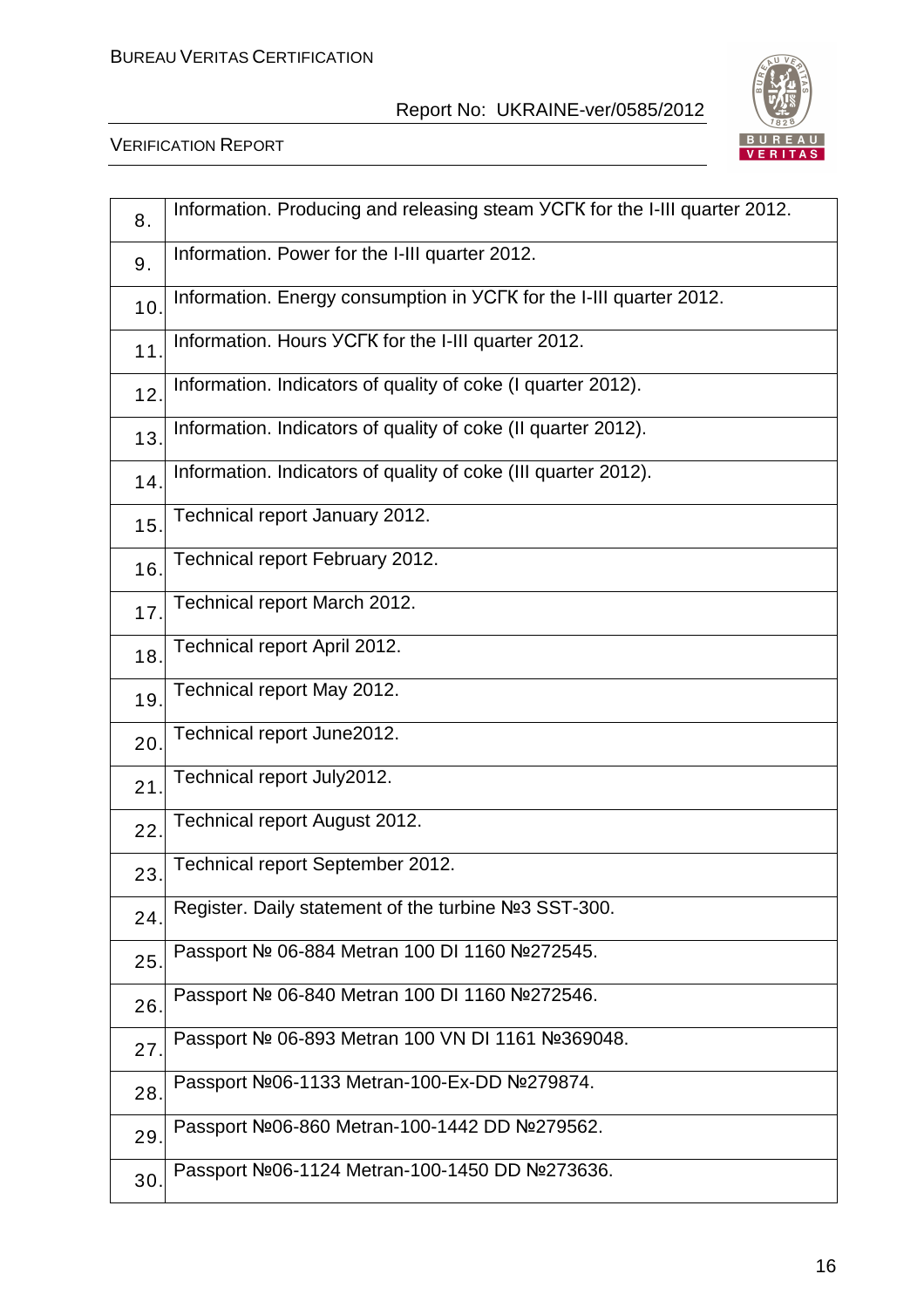

| 31  | Passport №06-1073 TSP-1088 №1133.                                                       |
|-----|-----------------------------------------------------------------------------------------|
| 32. | Passport Nº06-1106 TSP-1088 №1130.                                                      |
| 33. | Passport №06-916 MTM-400AD №1490.                                                       |
| 34. | Passport Nº06-1004 TSMU-0198 Nº0706022.                                                 |
| 35. | Passport №06-1008 TSM-1088 №024-88.                                                     |
| 36. | Passport №06-1102 MTM-201D №2705.                                                       |
| 37. | Passport Nº06-993 TSMU-0198 Nº0706021.                                                  |
| 38  | Passport Nº06-1130 THAU-0198 Nº0706100.                                                 |
| 39. | Passport №06-1131 MTM-400AD №2098.                                                      |
| 40  | Passport №06-1003 MTM-400AD №2096.                                                      |
| 41  | Passport Nº190 scales for weighing coke BF Nº3 Nº1217.                                  |
| 42. | Passport Nº191 scales for weighing coke BF Nº3 Nº1218.                                  |
| 43  | Passport Nº192 scales for weighing coke BF Nº4 Nº1221.                                  |
| 44. | Passport Nº193 scales for weighing coke BF Nº4 Nº1220.                                  |
| 45. | Passport Nº194 scales for weighing coke BF Nº5 Nº1219.                                  |
| 46. | Passport Nº195 scales for weighing coke BF Nº5 Nº1224.                                  |
| 47  | Passport №196 scales for weighing coke BF №1 №1222.                                     |
| 48  | Passport №197 scales for weighing coke BF №1 №1223.                                     |
| 49. | Passport. Scales Nº14134.                                                               |
| 50  | Passport. Electricity meter LZQM 321.02.534 №917425.                                    |
| 51  | Passport. Electricity meter LZQM 321.02.534 №648648.                                    |
| 52. | Passport. Electricity meter LZQM 411.05.534 №67865.                                     |
| 53. | Report of 19.04.2012 on internal audit of quality management system. Coke<br>plant Nº3. |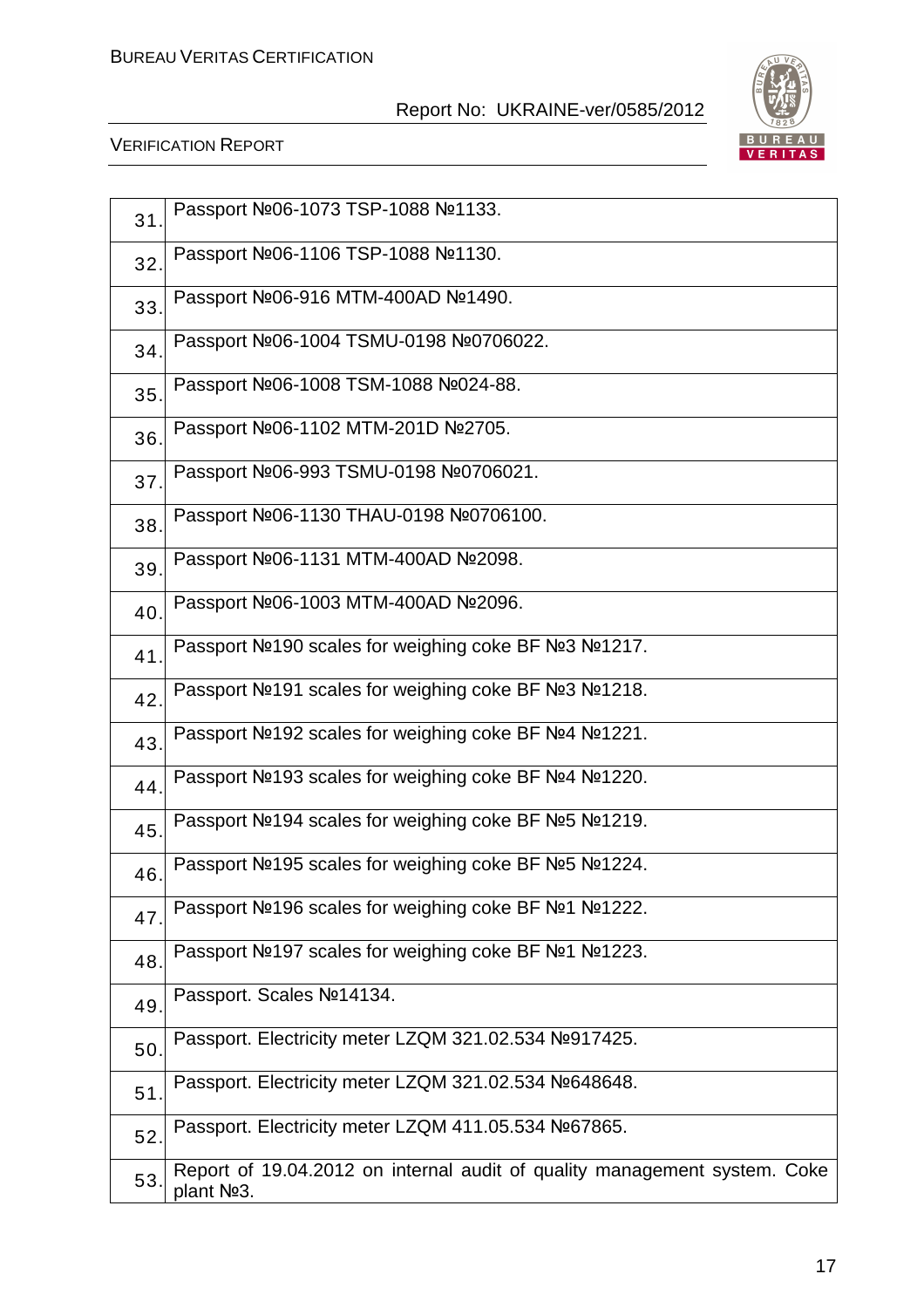

| 54. | Protocol Nº197 of 20.08.2012 meeting of the commission on testing of the<br>safety.              |
|-----|--------------------------------------------------------------------------------------------------|
| 55. | Protocol Nº252 of 21.08.2012 meeting of the commission on testing of the<br>safety.              |
| 56. | Protocol Nº253 of 21.08.2012 meeting of the commission on testing of the<br>safety.              |
| 57. | Protocol Nº254 of 21.08.2012 meeting of the commission on testing of the<br>safety.              |
| 58. | Protocol Nº255 of 20.08.2012 meeting of the commission on testing of the<br>safety.              |
| 59. | Certificate Nº705 Sidorenko N.A. - The operator of control panel YCTK.                           |
| 60. | Certificate Nº784 Nesterenko A.S.- The operator of control panel YCTK.                           |
| 61. | Certificate Nº36051 on the right works with high risk Drovalov R.Y. - Boilers<br>machinist.      |
| 62. | Certificate Nº36053 on the right works with high risk Vishnevsky O.P. - Boilers<br>machinist.    |
| 63. | Certificate Nº36052 on the right works with high risk Samylov O.V. - Boilers<br>machinist.       |
|     | Certificate Nº34877 on the right works with high risk Yemchenko I.O. - Boilers<br>64. machinist. |
| 65. | Certificate Nº34873 on the right works with high risk Homova O.I. - Boilers<br>machinist.        |
| 66. | Certificate Nº34869 on the right works with high risk Ishchenko N.M. - Boilers<br>machinist.     |
| 67. | Certificate Nº34871 on the right works with high risk Savelieva S.V. Boilers<br>machinist.       |
| 68. | Certificate Nº34872 on the right works with high risk Chernyatina L.Y. - Boilers<br>machinist.   |
| 69. | Certificate Nº34878 on the right works with high risk Gamula A.A. - Boilers                      |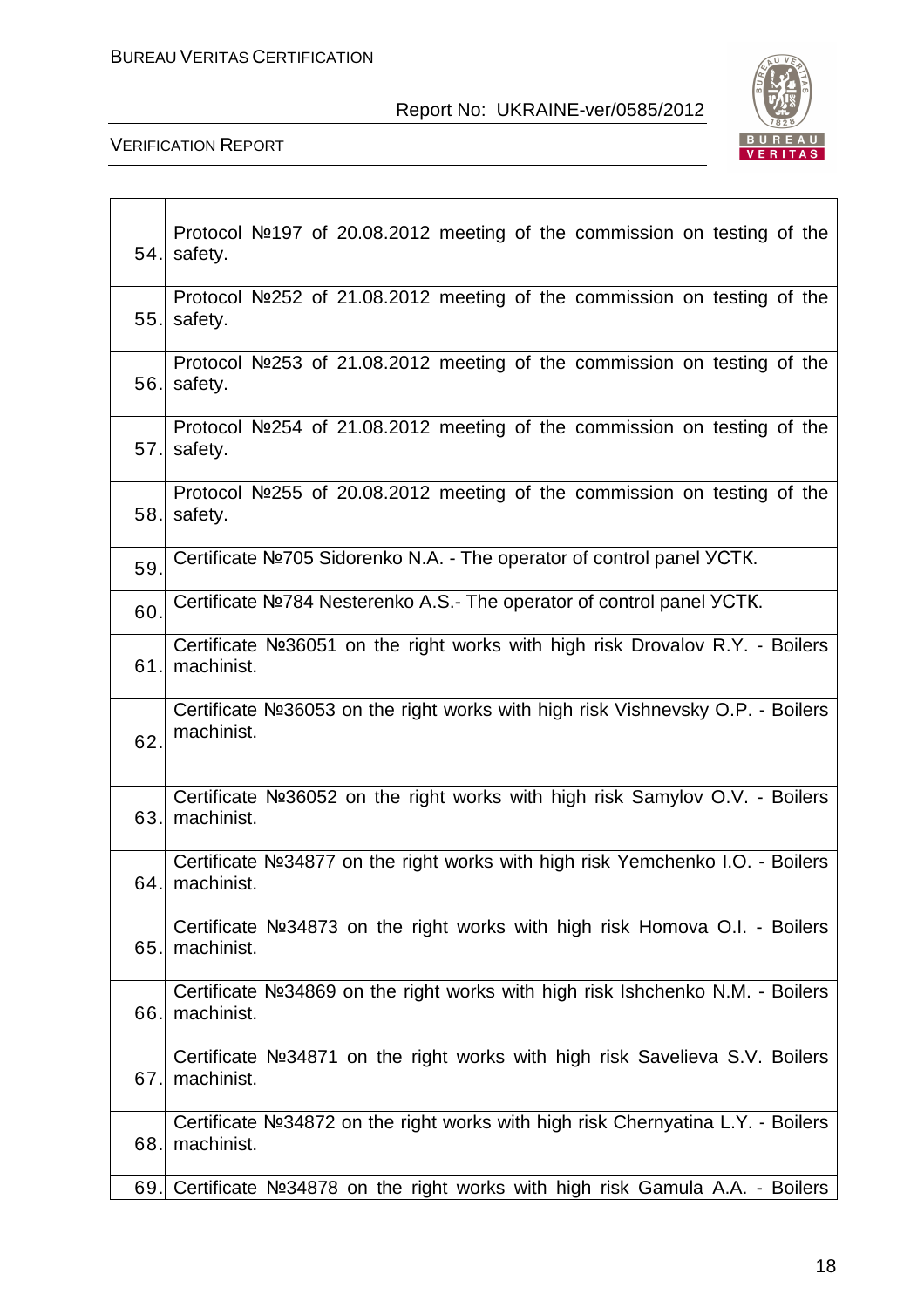

|     | machinist.                                                                                    |
|-----|-----------------------------------------------------------------------------------------------|
| 70. | Certificate Nº34874 on the right works with high risk Kistanova I.I. - Boilers<br>machinist.  |
| 71. | Certificate Nº34870 on the right works with high risk Sorokliviy R.V. - Boilers<br>machinist. |
| 72. | Certificate Nº36056 on the right works with high risk Polishchuk N.V. - Boilers<br>machinist. |
| 73  | Photo. Turbogenerator unit Siemens SST-300.                                                   |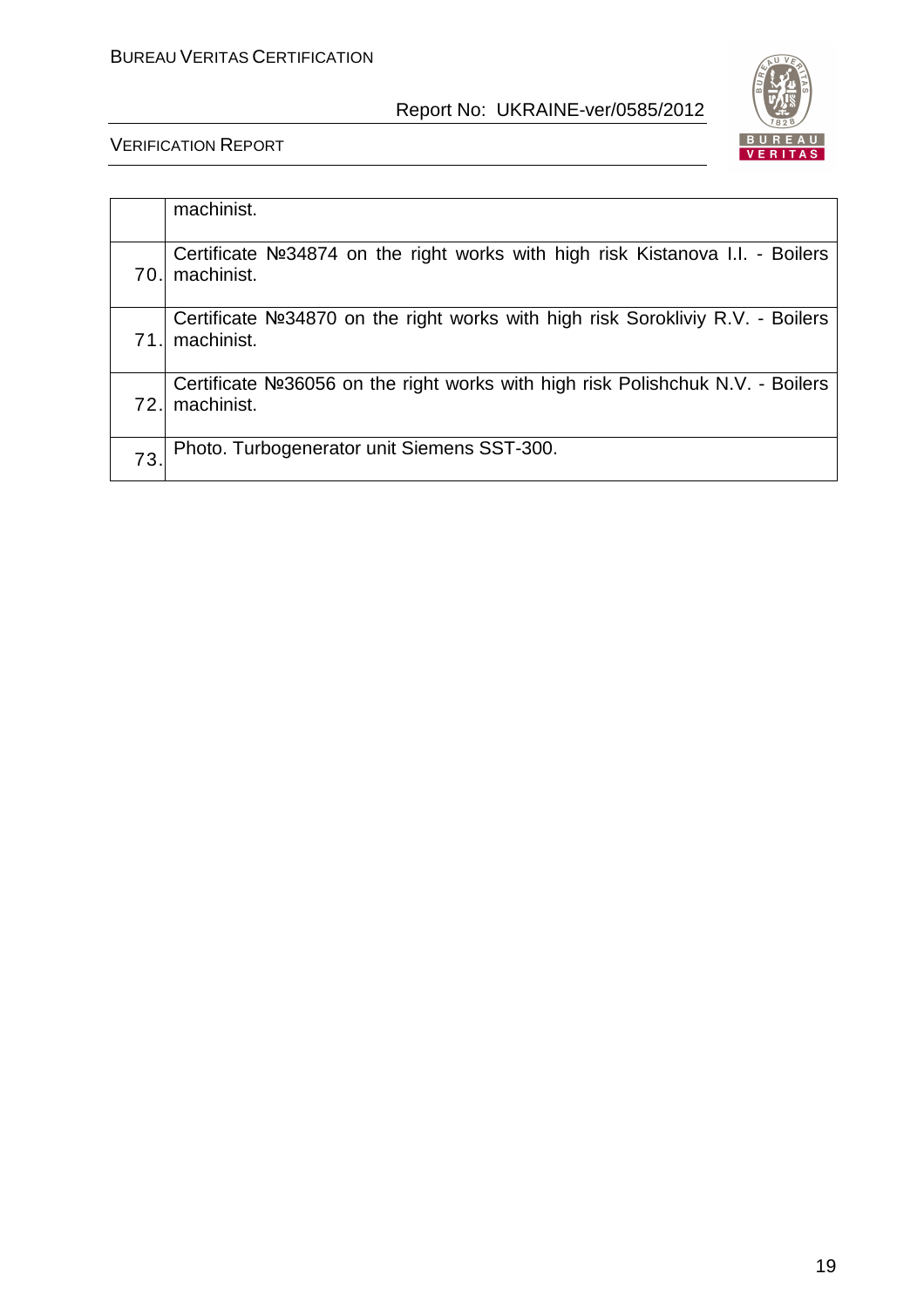

VERIFICATION REPORT

# **Persons interviewed:**

List persons interviewed during the verification or persons that contributed with other information that are not included in the documents listed above.

| /1/  | Kovkin K.A. - Member of Alchevsk City Council                                                |
|------|----------------------------------------------------------------------------------------------|
| /2/  | Danilov A.B. - Chief Engineer of PJSC "ALCHEVSKKOKS"                                         |
| /3/  | Soloviev M. A. – Head of production and technical department of<br>PJSC "ALCHEVSKKOKS"       |
| /4/  | Pyankov V.I. - Head of Quality control department of<br><b>PJSC</b><br>"ALCHEVSKKOKS"        |
| /5/  | Zhuchenko V.A. - Head of environment protection department of<br>PJSC "ALCHEVSKKOKS"         |
| /6/  | Falchenko S.O.- Chief power engineer of PJSC "ALCHEVSKKOKS"                                  |
| /7/  | Vatulin F.V. - Head of control measurement device shop of PJSC<br>"ALCHEVSKKOKS"             |
| /8/  | Boychuk V.M. - Head of energy-saving bureau of PJSC<br>"ALCHEVSKKOKS"                        |
| /9/  | Mohulenko A.G. - power engineer of coke shop #3 of PJSC<br>"ALCHEVSKKOKS"                    |
| /10/ | Shevchuk V.V. - Deputy Head of heat and power workshop of<br>PJSC "ALCHEVSKKOKS"             |
| /11/ | Yevtushenko K.U. - Engineer of production and technical<br>department of PJSC "ALCHEVSKKOKS" |
| /12/ | Khakimzyanov Shamil - Consultant of "Institute for Environment"<br>and Energy Conservation"  |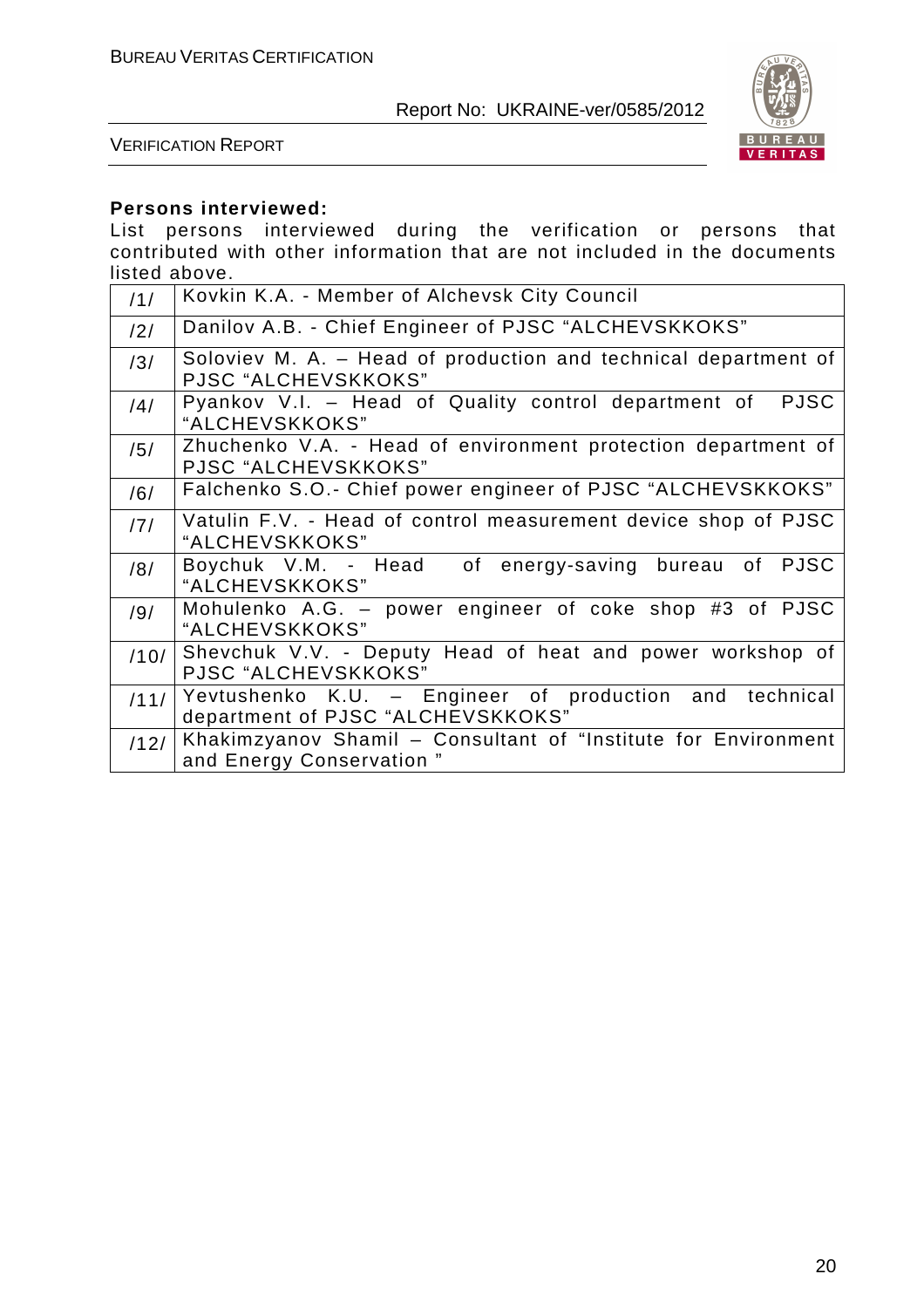

VERIFICATION REPORT

# APPENDIX A: "INSTALLATION OF A NEW WASTE HEAT RECOVERY SYSTEM IN ALCHEVSK COKE PLANT, UKRAINE" VERIFICATION PROTOCOL

| <b>DVM</b><br>Paragrap<br>h   | <b>Check Item</b>                                                                                                                                                                                                                                                                    | <b>Initial finding</b>                                                                                                                                                                                                                                                                                                                                                                                                                                                                                                                                                                     | <b>Draft</b><br><b>Conclusion</b> | <b>Final</b><br><b>Conclusion</b> |
|-------------------------------|--------------------------------------------------------------------------------------------------------------------------------------------------------------------------------------------------------------------------------------------------------------------------------------|--------------------------------------------------------------------------------------------------------------------------------------------------------------------------------------------------------------------------------------------------------------------------------------------------------------------------------------------------------------------------------------------------------------------------------------------------------------------------------------------------------------------------------------------------------------------------------------------|-----------------------------------|-----------------------------------|
|                               | <b>Project approvals by Parties involved</b>                                                                                                                                                                                                                                         |                                                                                                                                                                                                                                                                                                                                                                                                                                                                                                                                                                                            |                                   |                                   |
| 90                            | Has the DFPs of at least one Party<br>involved, other than the host Party, issued<br>a written project approval when submitting<br>the first verification report to the secretariat<br>for publication in accordance<br>with<br>paragraph 38 of the JI guidelines, at the<br>latest? | DFPs of the Japan have issued written project<br>approvals (LoAs) when submitting the first verification<br>report to the secretariat for publication in accordance<br>with paragraph 38 of the JI guidelines.                                                                                                                                                                                                                                                                                                                                                                             | OK                                | OK                                |
| 91                            | Are all the written project approvals by<br>Parties involved unconditional?                                                                                                                                                                                                          | Yes, all the written project approvals by Parties<br>involved are unconditional.                                                                                                                                                                                                                                                                                                                                                                                                                                                                                                           | OK                                | <b>OK</b>                         |
| <b>Project implementation</b> |                                                                                                                                                                                                                                                                                      |                                                                                                                                                                                                                                                                                                                                                                                                                                                                                                                                                                                            |                                   |                                   |
| 92                            | Has the project been implemented in<br>accordance with the PDD regarding which<br>the determination has been deemed final<br>and is so listed on the UNFCCC JI<br>website?                                                                                                           | According to the Project Design Document (PDD)<br>version 7 from 22/12/2009, the project envisaged the<br>following basic stages of project implementation:<br>- Stage 1: Installation of CDQ facility (35 t/h of dry coke<br>output x 3 boilers);<br>- Stage 2: Installation of steam generator firing BFG<br>and COG (75 t/h of steam output);<br>- Stage F: Installation of 9,13 MWe captive electricity<br>generator.<br>Stage 1 was completed on 30th of September 2007.<br>Stage 2 was completed in the beginning of year 2011.<br>Stage F was completed in the beginning of October | <b>OK</b>                         | OK                                |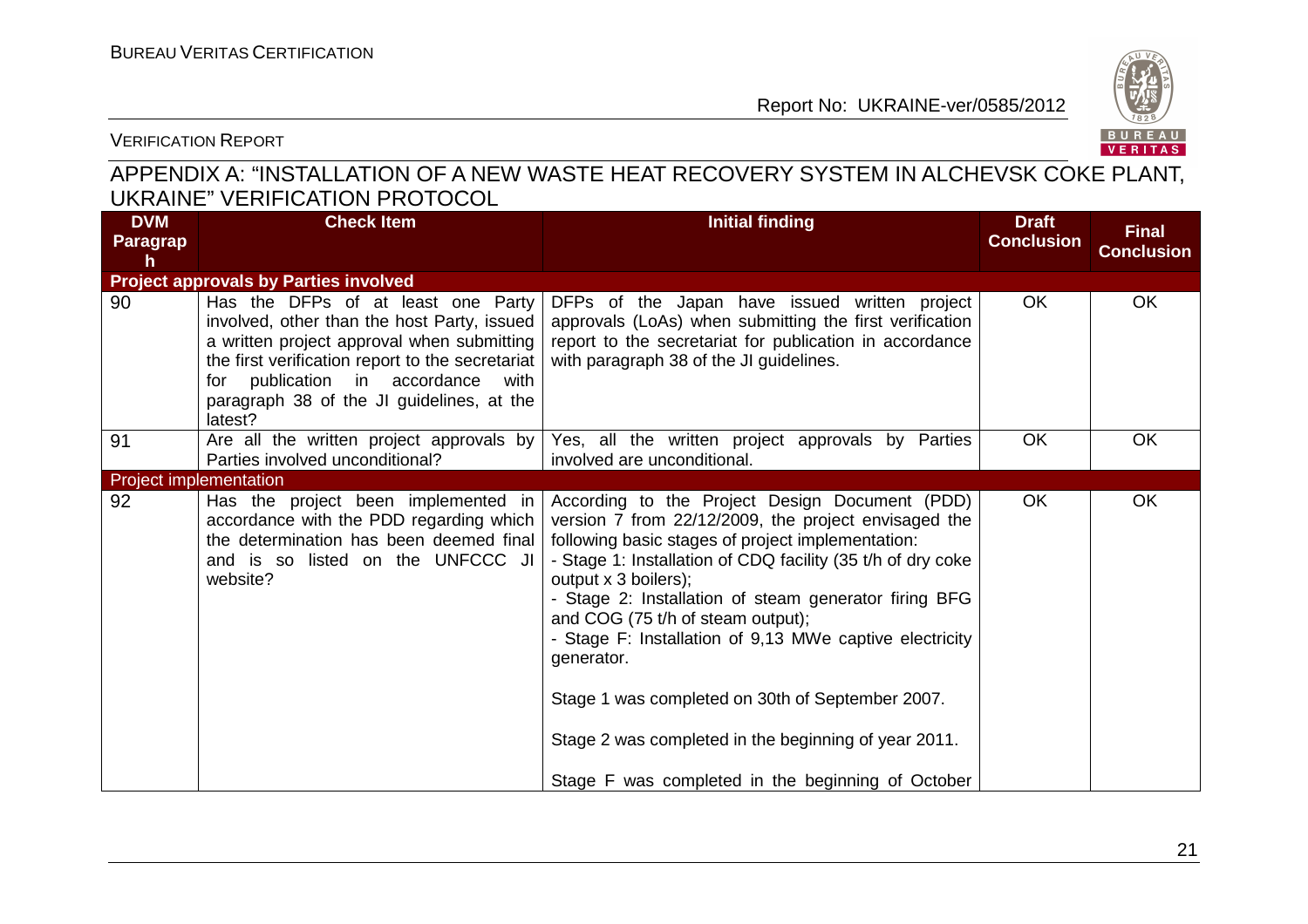

#### **DVM ParagraphCheck Item Initial finding Draft Conclusion Final Conclusion**2011.The delay in project implementation plan was caused by financial and other factors such as constructiondelay etc. Monitoring report indicated the current status of the 93 What is the status of operation of the project during the monitoring period? project activity implementation. Based on provided materials, there is known that all project equipments were operational in the reporting period. **OK OK** Compliance with monitoring plan 94 Did the monitoring occur in accordance with the monitoring plan included in the PDD regarding which the determination has been deemed final and is so listed on the UNFCCC JI website? 95 (a) For calculating the emission reductions or Yes, monitoring occurs in accordance with the monitoring plan included in the PDD regarding which the determination has been deemed final and verified changes and is so listed on the UNFCCC JI website.**OK** K | OK enhancements of net removals, were key factors, e.g. those listed in 23 (b) (i)-(vii) above, influencing the baseline emissions or net removals and the activity level of the project and the emissions or removals as well as risks associated with the project taken into account, as appropriate?All key factors influencing the baseline emissions or net removals and the activity level of the project and the emissions or removals as well as risks associated with the project were taken into account, as appropriate for calculating the emission reductions or enhancementsof net removals.**CAR 01.** Please, include in section 8 exact values of emission reductions which were envisaged in the PDDfor this specific monitoring period. The monitoring at PJSC "ALCHEVSKKOKS" and AISW CAR 01**OK** 95 (b) Are data sources used for calculating emission reductions or enhancements of net removals clearly identified, reliable and is conducted on monthly basis according to monitoring plan. **OK OK**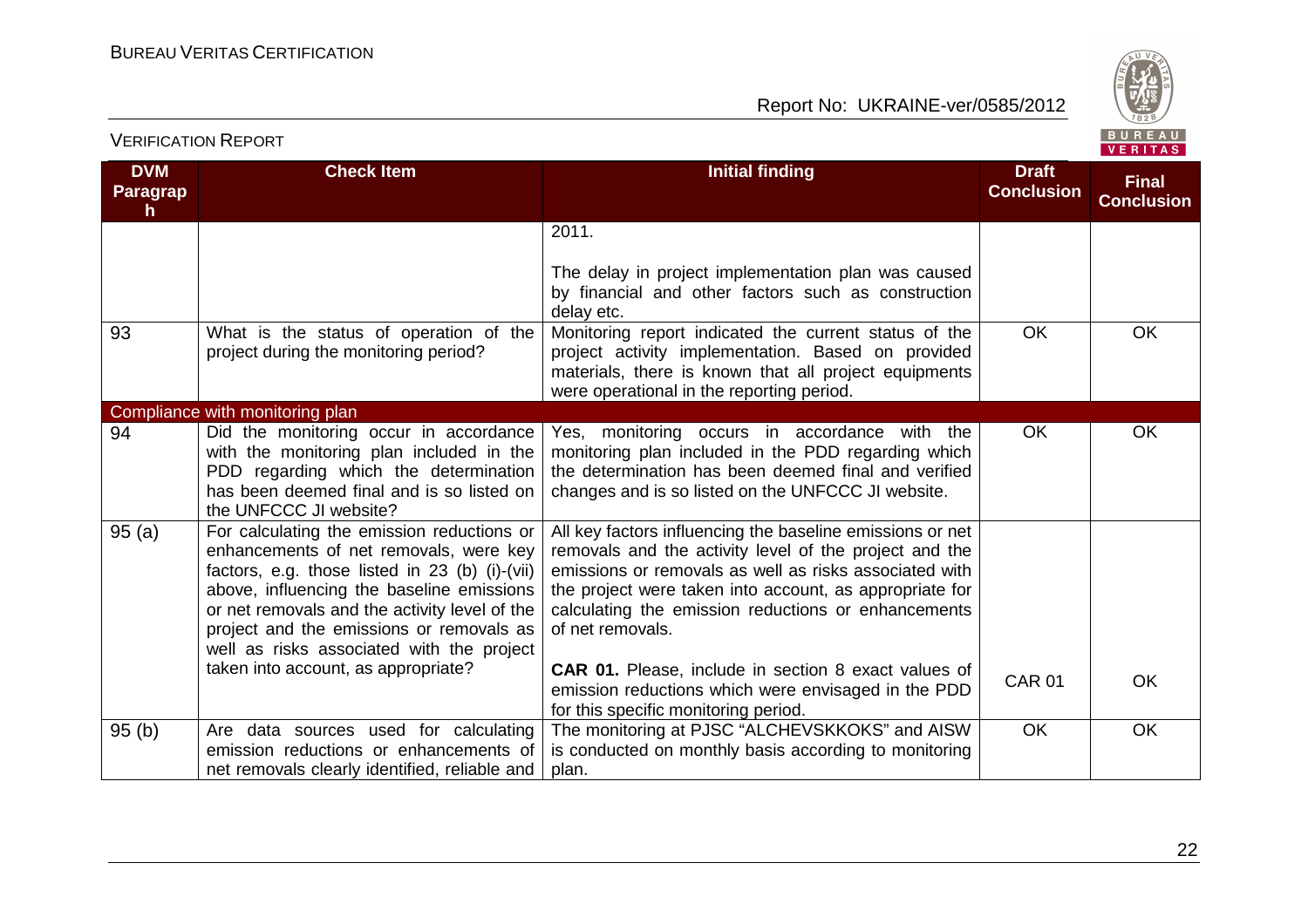

| <b>DVM</b><br><b>Paragrap</b><br>h | <b>Check Item</b>                                                                        | <b>Initial finding</b>                                                                                                                                                                                                                                                                                                                                                                                                                                                                                                                                                                                                                                                                                                                                                                                    | <b>Draft</b><br><b>Conclusion</b> | <b>Final</b><br><b>Conclusion</b> |
|------------------------------------|------------------------------------------------------------------------------------------|-----------------------------------------------------------------------------------------------------------------------------------------------------------------------------------------------------------------------------------------------------------------------------------------------------------------------------------------------------------------------------------------------------------------------------------------------------------------------------------------------------------------------------------------------------------------------------------------------------------------------------------------------------------------------------------------------------------------------------------------------------------------------------------------------------------|-----------------------------------|-----------------------------------|
|                                    | transparent?                                                                             | The monitoring process at PJSC "ALCHEVSKKOKS"<br>and AISW is under the competence of Monitoring<br>equipment shops, Chief power-engineer departments<br>and Facility operation departments. The monitoring<br>was and is conducted on monthly basis according to<br>monitoring plan described in PDD. Two operational<br>managers at each plant are in charge for monitoring of<br>all project indicators.                                                                                                                                                                                                                                                                                                                                                                                                |                                   |                                   |
|                                    |                                                                                          | All initial data on parameters monitored is received<br>from the monitoring equipment. The data and<br>parameters monitored are measured, collected, and<br>recorded with established frequency. All data are<br>recorded in hard copies (log books, journals) and,<br>partially, electronically in excel database. The data is<br>then archived by the Monitoring equipment shops,<br>Chief power-engineer departments and Facility<br>operation departments at the both Plants after they are<br>verified by controller and, finally, reported to the<br>direction of both Plants. Approved initial data is then<br>reported in the monthly reports of the PJSC<br>"ALCHEVSKKOKS" and AISW.<br>After that, the project developer compiles monthly<br>reports from both Plants into a monitoring report. |                                   |                                   |
| 95(c)                              | Are emission factors, including default<br>emission factors, if used for calculating the | Emission factors, including default emission factors, if<br>used for calculating the emission reductions or                                                                                                                                                                                                                                                                                                                                                                                                                                                                                                                                                                                                                                                                                               | OK                                | OK                                |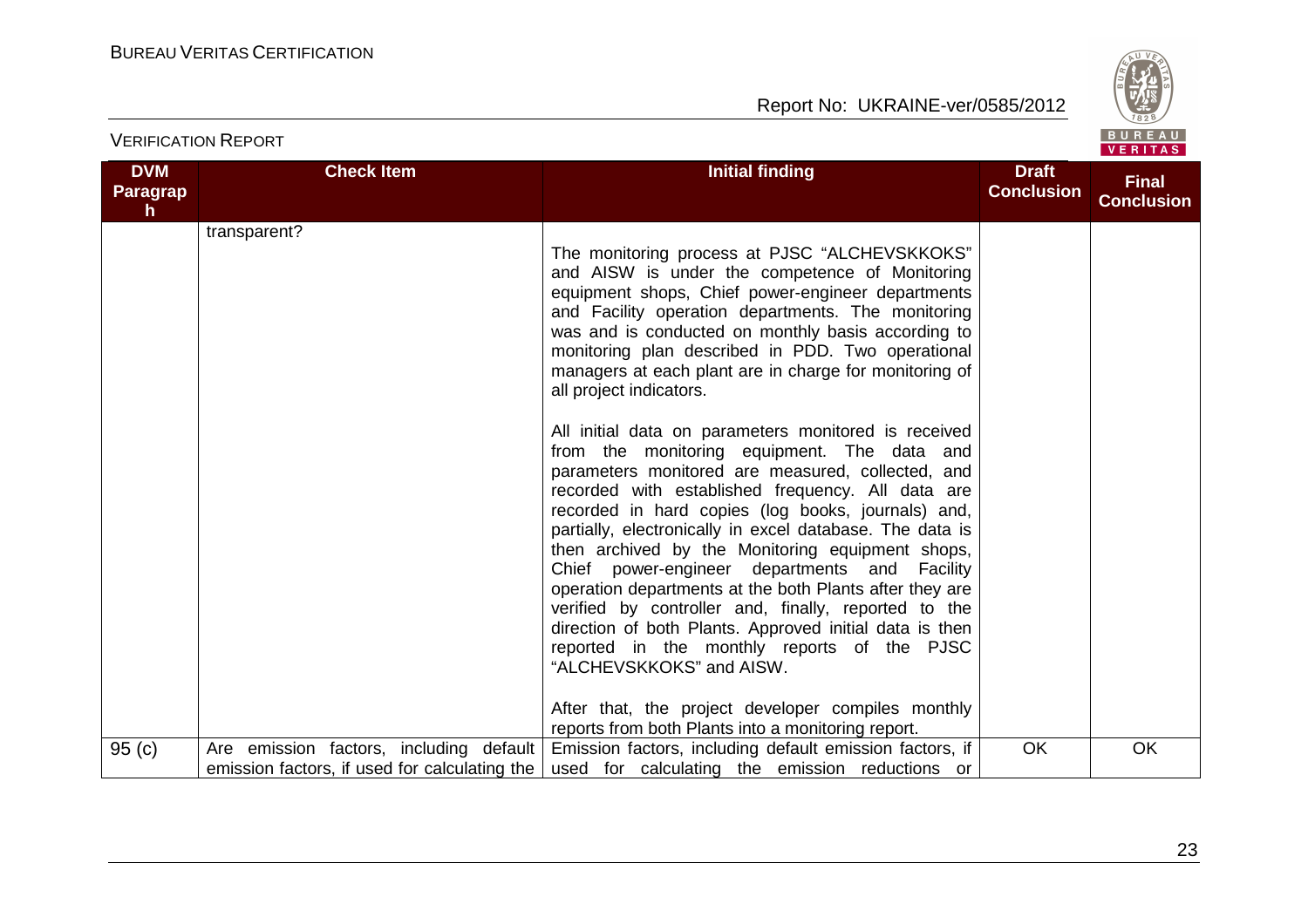

| <b>DVM</b><br><b>Paragrap</b><br>h. | <b>Check Item</b>                                                                                                                                                                                                                                                       | <b>Initial finding</b>                                                                                                                                                                                                                                                                                                                   | <b>Draft</b><br><b>Conclusion</b> | <b>Final</b><br><b>Conclusion</b> |
|-------------------------------------|-------------------------------------------------------------------------------------------------------------------------------------------------------------------------------------------------------------------------------------------------------------------------|------------------------------------------------------------------------------------------------------------------------------------------------------------------------------------------------------------------------------------------------------------------------------------------------------------------------------------------|-----------------------------------|-----------------------------------|
|                                     | emission reductions or enhancements of<br>net removals, selected by carefully<br>balancing accuracy and reasonableness,<br>and appropriately justified of the choice?                                                                                                   | enhancements of net removals, selected by carefully<br>balancing accuracy and reasonableness,<br>and<br>appropriately justified of the choice.                                                                                                                                                                                           |                                   |                                   |
| 95(d)                               | Is the calculation of emission reductions or<br>enhancements of net removals based on<br>conservative assumptions and the most<br>plausible scenarios in a transparent<br>manner?                                                                                       | The calculation of emission reductions is based on<br>conservative assumptions and the most plausible<br>scenarios in a transparent manner. As a result of<br>documents revision, all data connected with estimation<br>of emission reduction are consistent through the<br>Monitoring report and excel spreadsheet with<br>calculation. |                                   |                                   |
|                                     |                                                                                                                                                                                                                                                                         | <b>CAR 02.</b> There is an error in the monitoring report<br>regarding numeration of formulas. Please, make<br>necessary corrections.                                                                                                                                                                                                    | <b>CAR 02</b>                     | <b>OK</b>                         |
|                                     |                                                                                                                                                                                                                                                                         | <b>CAR 03.</b> Please, for more detailed identification,<br>include information concerning name of the project and<br>the reporting monitoring period in emission reduction<br>excel calculation spreadsheet.                                                                                                                            | <b>CAR 03</b>                     | OK                                |
|                                     | Applicable to JI SSC projects only                                                                                                                                                                                                                                      |                                                                                                                                                                                                                                                                                                                                          |                                   |                                   |
| 96                                  | Is the relevant threshold to be classified as<br>JI SSC project not exceeded during the<br>monitoring period on an annual average<br>basis?<br>If the threshold is exceeded, is the<br>emission<br>reduction<br>maximum<br>level<br>estimated in the PDD for the JI SSC | N/a                                                                                                                                                                                                                                                                                                                                      | N/a                               | N/a                               |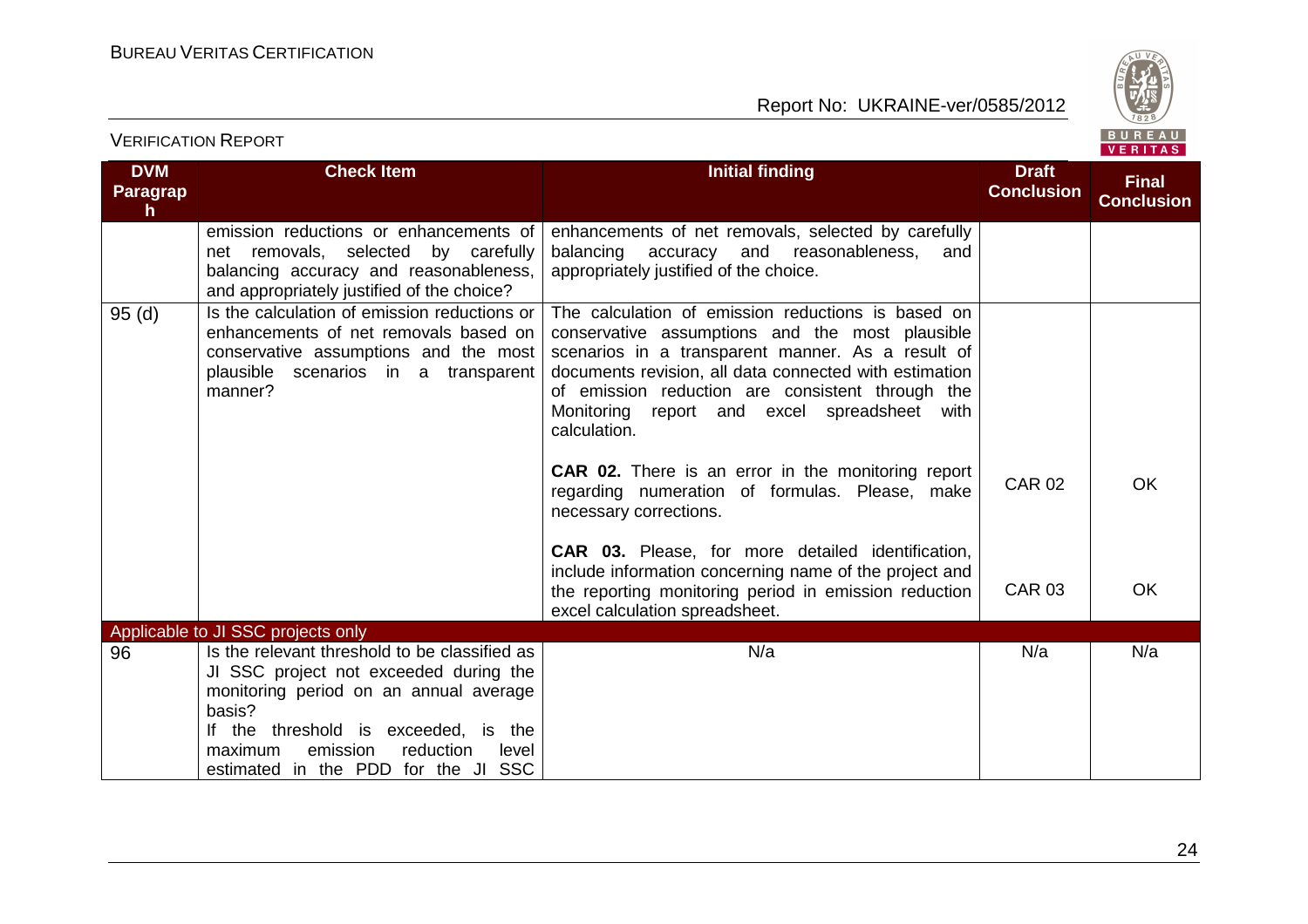Report No: UKRAINE-ver/0585/2012



| <b>DVM</b><br>Paragrap | <b>Check Item</b>                                                    | <b>Initial finding</b>                                                                        | <b>Draft</b><br><b>Conclusion</b> | <b>Final</b><br><b>Conclusion</b> |
|------------------------|----------------------------------------------------------------------|-----------------------------------------------------------------------------------------------|-----------------------------------|-----------------------------------|
| h                      |                                                                      |                                                                                               |                                   |                                   |
|                        | project or the bundle for the monitoring                             |                                                                                               |                                   |                                   |
|                        | period determined?                                                   |                                                                                               |                                   |                                   |
|                        | Applicable to bundled JI SSC projects only                           |                                                                                               |                                   |                                   |
| 97(a)                  | Has the composition of the bundle not                                | N/a                                                                                           | N/a                               | N/a                               |
|                        | changed from that is stated in F-JI-<br><b>SSCBUNDLE?</b>            |                                                                                               |                                   |                                   |
| 97(b)                  | If the determination was conducted on the                            | N/a                                                                                           | N/a                               | N/a                               |
|                        | basis of an overall monitoring plan, have                            |                                                                                               |                                   |                                   |
|                        | the project participants submitted a                                 |                                                                                               |                                   |                                   |
|                        | common monitoring report?                                            |                                                                                               |                                   |                                   |
| 98                     | If the monitoring is based on a monitoring                           | N/a                                                                                           | N/a                               | N/a                               |
|                        | plan that provides for overlapping                                   |                                                                                               |                                   |                                   |
|                        | monitoring periods, are the monitoring                               |                                                                                               |                                   |                                   |
|                        | periods per component of the project                                 |                                                                                               |                                   |                                   |
|                        | clearly specified in the monitoring report?                          |                                                                                               |                                   |                                   |
|                        | Do the monitoring periods not overlap with                           |                                                                                               |                                   |                                   |
|                        | those for which verifications were already                           |                                                                                               |                                   |                                   |
|                        | deemed final in the past?                                            |                                                                                               |                                   |                                   |
|                        | Revision of monitoring plan                                          |                                                                                               |                                   |                                   |
|                        | Applicable only if monitoring plan is revised by project participant |                                                                                               |                                   |                                   |
| 99(a)                  |                                                                      | Did the project participants provide an During this verification monitoring plan has not been | N/a                               | N/a                               |
|                        | appropriate justification for the proposed                           | revised.                                                                                      |                                   |                                   |
|                        | revision?                                                            |                                                                                               |                                   |                                   |
| 99(b)                  | Does the proposed revision improve the                               | N/a                                                                                           | N/a                               | N/a                               |
|                        | accuracy and/or applicability of information                         |                                                                                               |                                   |                                   |
|                        | collected compared to the original                                   |                                                                                               |                                   |                                   |
|                        | monitoring<br>plan<br>without<br>changing                            |                                                                                               |                                   |                                   |
|                        | conformity with the relevant rules and                               |                                                                                               |                                   |                                   |

#### 25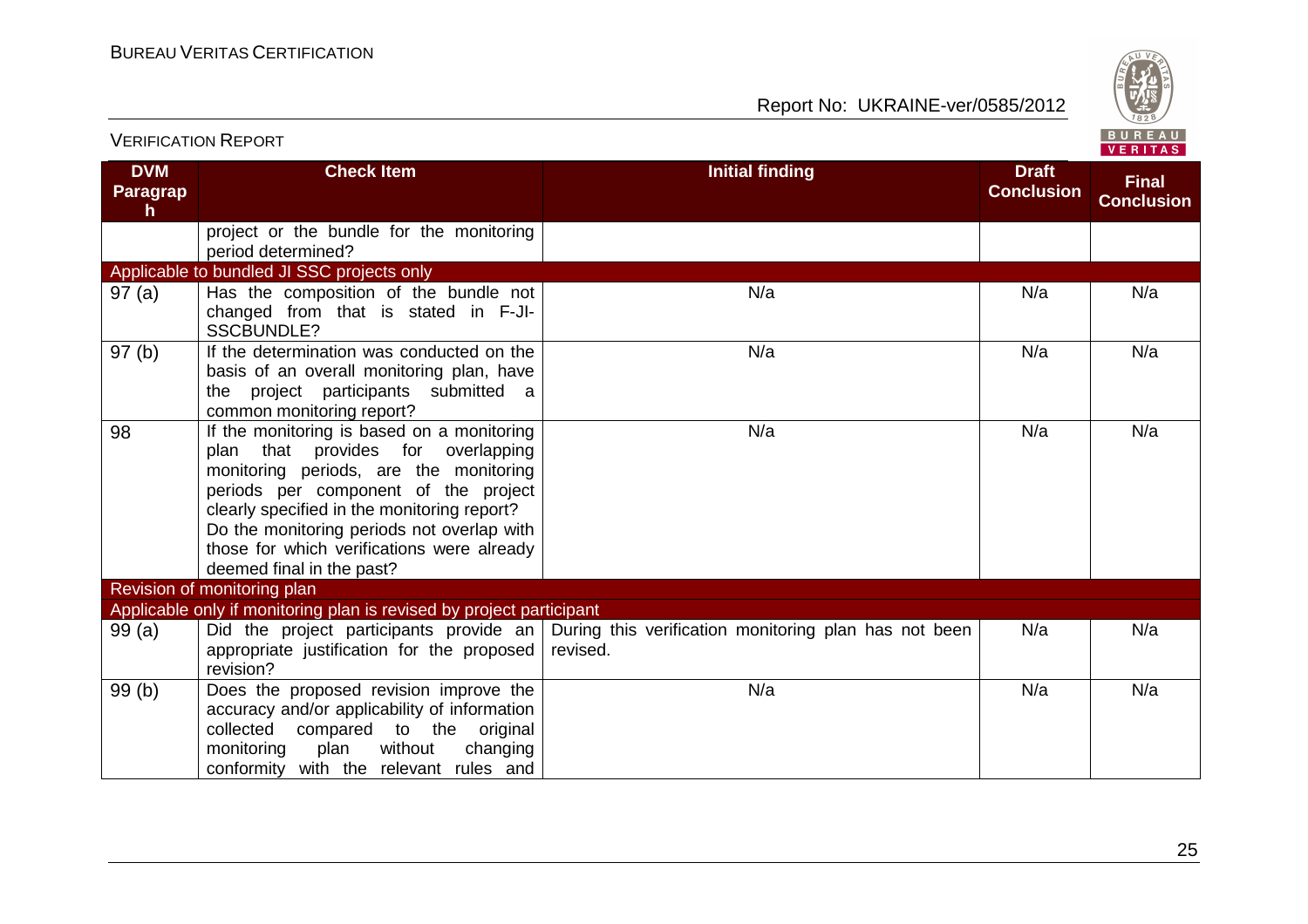

| <b>DVM</b><br><b>Paragrap</b><br>h. | <b>Check Item</b>                                                                                                                                                          | <b>Initial finding</b>                                                                                                                                                                                                                                                                                                                                                                                                                                                                                                              | <b>Draft</b><br><b>Conclusion</b> | <b>Final</b><br><b>Conclusion</b> |
|-------------------------------------|----------------------------------------------------------------------------------------------------------------------------------------------------------------------------|-------------------------------------------------------------------------------------------------------------------------------------------------------------------------------------------------------------------------------------------------------------------------------------------------------------------------------------------------------------------------------------------------------------------------------------------------------------------------------------------------------------------------------------|-----------------------------------|-----------------------------------|
|                                     | regulations for the<br>establishment of<br>monitoring plans?                                                                                                               |                                                                                                                                                                                                                                                                                                                                                                                                                                                                                                                                     |                                   |                                   |
| Data management                     |                                                                                                                                                                            |                                                                                                                                                                                                                                                                                                                                                                                                                                                                                                                                     |                                   |                                   |
| 101 $(a)$                           | Is the implementation of data collection<br>accordance<br>with the<br>procedures in<br>monitoring plan, including the quality<br>control and quality assurance procedures? | Procedures of data collection are implemented in<br>compliance with the approved monitoring plan.<br>Monitoring data of the project is monitored in<br>compliance with scheduled frequency approved in the<br>developed monitoring plan and monitoring procedure.<br>Training logbook and results of operator training were<br>presented to the verification team during the site visit.<br>Position and roles of person in the GHG data<br>management process are defined in the monitoring<br>report and are implemented on-site. | OK                                | OK                                |
| 101(b)                              | Is the function of the monitoring equipment,<br>including its calibration status, is in order?                                                                             | All monitoring equipments have calibration. It is<br>calibrated with periodic frequency (passport states the<br>calibration frequency for every device) according to the<br>national regulations.<br>During site visit verifiers received and reviewed<br>passports and/or certificates on calibration of all<br>measurement equipments.                                                                                                                                                                                            | OK                                | OK                                |
| 101(c)                              | Are the evidence and records used for the<br>monitoring maintained in a traceable<br>manner?                                                                               | Data collection is clearly defined in the monitoring<br>report and is implemented on-site.                                                                                                                                                                                                                                                                                                                                                                                                                                          | OK                                | <b>OK</b>                         |
| $101$ (d)                           | Is the data collection and management<br>system for the project in accordance with<br>the monitoring plan?                                                                 | The data collection and management system for the<br>project is in accordance with the approved monitoring<br>plan. Implementation of monitoring system was<br>checked through site visit, and concluded that<br>monitoring system is completely in accordance with the                                                                                                                                                                                                                                                             |                                   |                                   |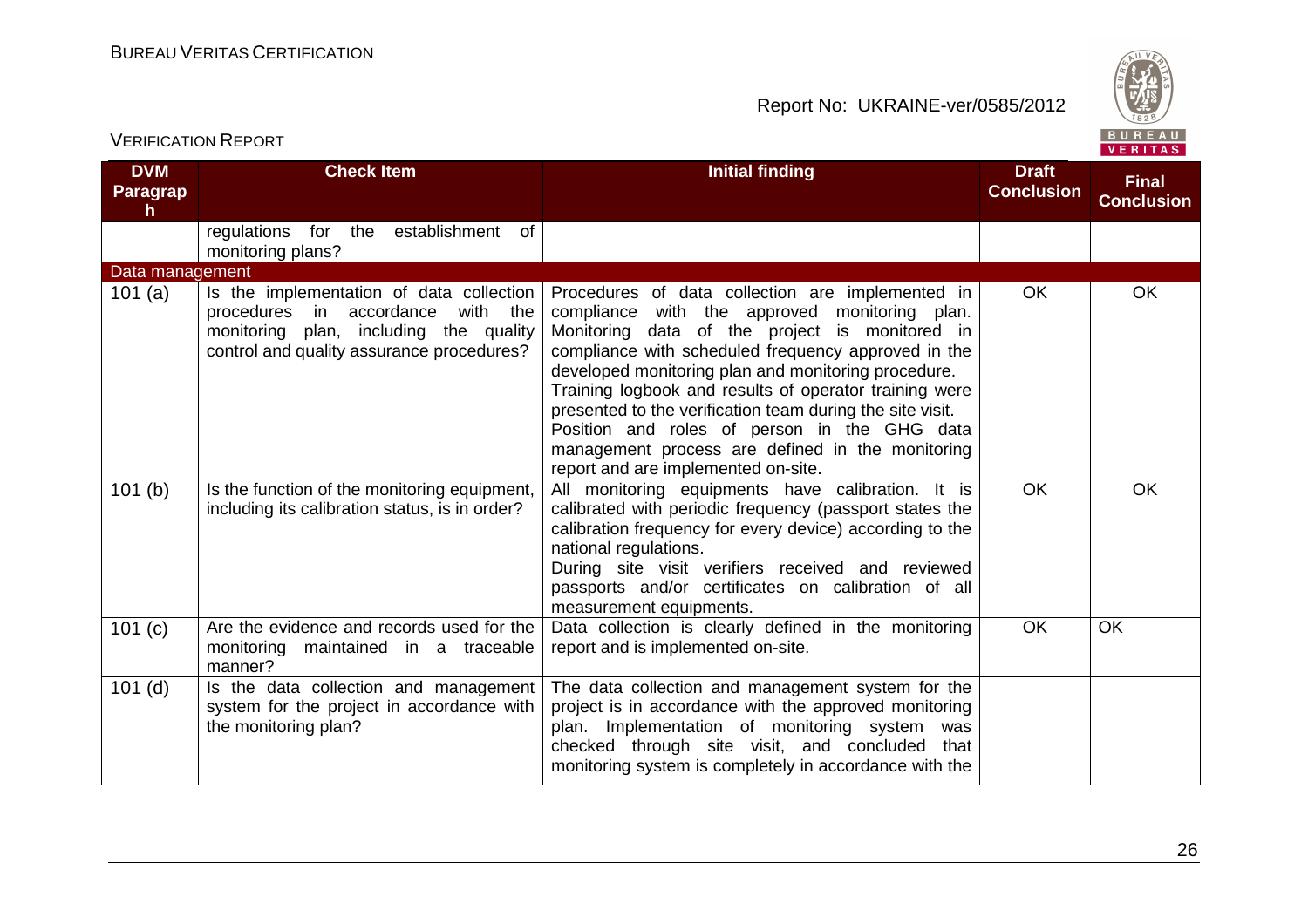

| <b>DVM</b>           | <b>Check Item</b>                                                                                                                                             | <b>Initial finding</b>                                                                                                                                                                                                                            | <b>Draft</b>      |                                   |
|----------------------|---------------------------------------------------------------------------------------------------------------------------------------------------------------|---------------------------------------------------------------------------------------------------------------------------------------------------------------------------------------------------------------------------------------------------|-------------------|-----------------------------------|
| <b>Paragrap</b><br>h |                                                                                                                                                               |                                                                                                                                                                                                                                                   | <b>Conclusion</b> | <b>Final</b><br><b>Conclusion</b> |
|                      |                                                                                                                                                               | monitoring plan. This fact is also confirmed by the<br>documents.<br><b>CAR 04.</b> Please, provide more detailed information in<br>the monitoring regarding the process collection and<br>processing of monitoring data together with indicating | <b>CAR 04</b>     | OK                                |
|                      |                                                                                                                                                               | responsible persons for this process.                                                                                                                                                                                                             |                   |                                   |
|                      | Verification regarding programs of activities (additional elements for assessment)                                                                            |                                                                                                                                                                                                                                                   |                   |                                   |
| 102                  | Is any JPA that has not been added to the<br>JI PoA not verified?                                                                                             | N/A                                                                                                                                                                                                                                               | N/A               | N/A                               |
| 103                  | Is the verification based on the monitoring<br>reports of all JPAs to be verified?                                                                            | N/A                                                                                                                                                                                                                                               | N/A               | N/A                               |
| 103                  | Does the verification ensure the accuracy<br>and conservativeness of the emission<br>reductions or enhancements of removals<br>generated by each JPA?         | N/A                                                                                                                                                                                                                                               | N/A               | N/A                               |
| 104                  | Does the monitoring period not overlap<br>with previous monitoring periods?                                                                                   | N/A                                                                                                                                                                                                                                               | N/A               | N/A                               |
| 105                  | If the AIE learns of an erroneously included<br>JPA, has the AIE informed the JISC of its<br>findings in writing?                                             | N/A                                                                                                                                                                                                                                               | N/A               | N/A                               |
|                      | Applicable to sample-based approach only                                                                                                                      |                                                                                                                                                                                                                                                   |                   |                                   |
| 106                  | Does the sampling plan prepared by the<br>AIE:<br>(a) Describe its sample selection, taking<br>into<br>account that:<br>(i) For each verification that uses a | N/A                                                                                                                                                                                                                                               | N/A               | N/A                               |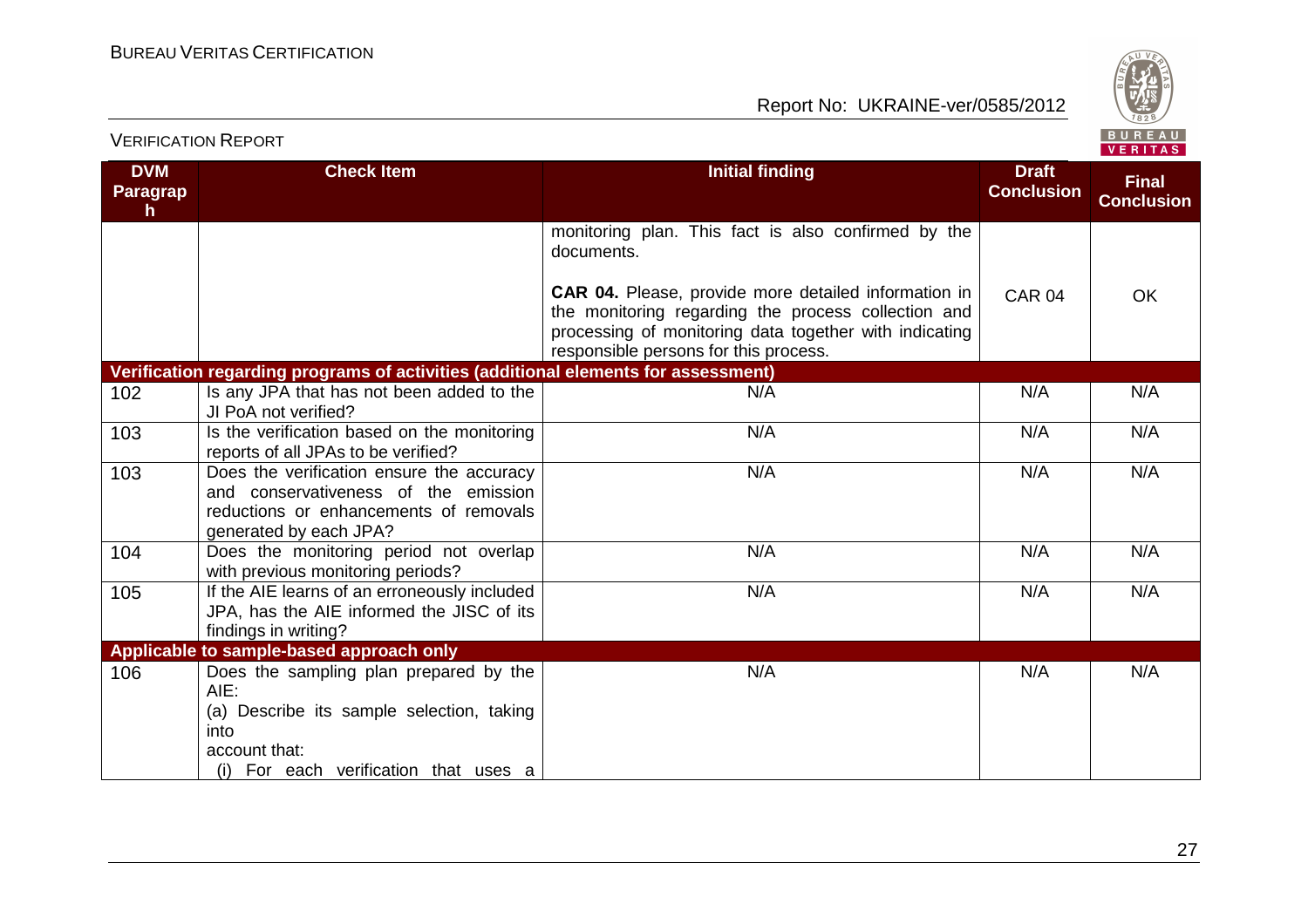

|                                               | <b>VERIFICATION REPORT</b>                                                                                                                                                                                                                                                                                                                                                                                                                                                                                                                                                                                                                                                                                                                              |                        |                                   | BUREAU<br><b>VERITAS</b>          |  |
|-----------------------------------------------|---------------------------------------------------------------------------------------------------------------------------------------------------------------------------------------------------------------------------------------------------------------------------------------------------------------------------------------------------------------------------------------------------------------------------------------------------------------------------------------------------------------------------------------------------------------------------------------------------------------------------------------------------------------------------------------------------------------------------------------------------------|------------------------|-----------------------------------|-----------------------------------|--|
| <b>DVM</b><br><b>Paragrap</b><br>$\mathsf{h}$ | <b>Check Item</b>                                                                                                                                                                                                                                                                                                                                                                                                                                                                                                                                                                                                                                                                                                                                       | <b>Initial finding</b> | <b>Draft</b><br><b>Conclusion</b> | <b>Final</b><br><b>Conclusion</b> |  |
|                                               | sample-based approach, the sample<br>shall<br>be<br>sufficiently<br>selection<br>representative of the JPAs in the JI PoA<br>such extrapolation to all JPAs identified<br>for that verification is reasonable, taking<br>into account differences among the<br>characteristics of JPAs, such as:<br>- The types of JPAs;<br>- The complexity of the applicable<br>technologies and/or measures used;<br>- The geographical location of each<br>JPA;<br>- The amounts of expected emission<br>reductions of the JPAs being verified;<br>- The number of JPAs for which<br>emission reductions are being verified;<br>- The length of monitoring periods of<br>the JPAs being verified; and<br>- The samples selected for prior<br>verifications, if any? |                        |                                   |                                   |  |
| 107                                           | Is the sampling plan ready for publication<br>through the secretariat along with the<br>verification<br>report<br>and<br>supporting<br>documentation?                                                                                                                                                                                                                                                                                                                                                                                                                                                                                                                                                                                                   | N/A                    | N/A                               | N/A                               |  |
| 108                                           | Has the AIE made site inspections of at<br>least the square root of the number of total<br>JPAs, rounded to the upper whole<br>number? If the AIE makes no site                                                                                                                                                                                                                                                                                                                                                                                                                                                                                                                                                                                         | N/A                    | N/A                               | N/A                               |  |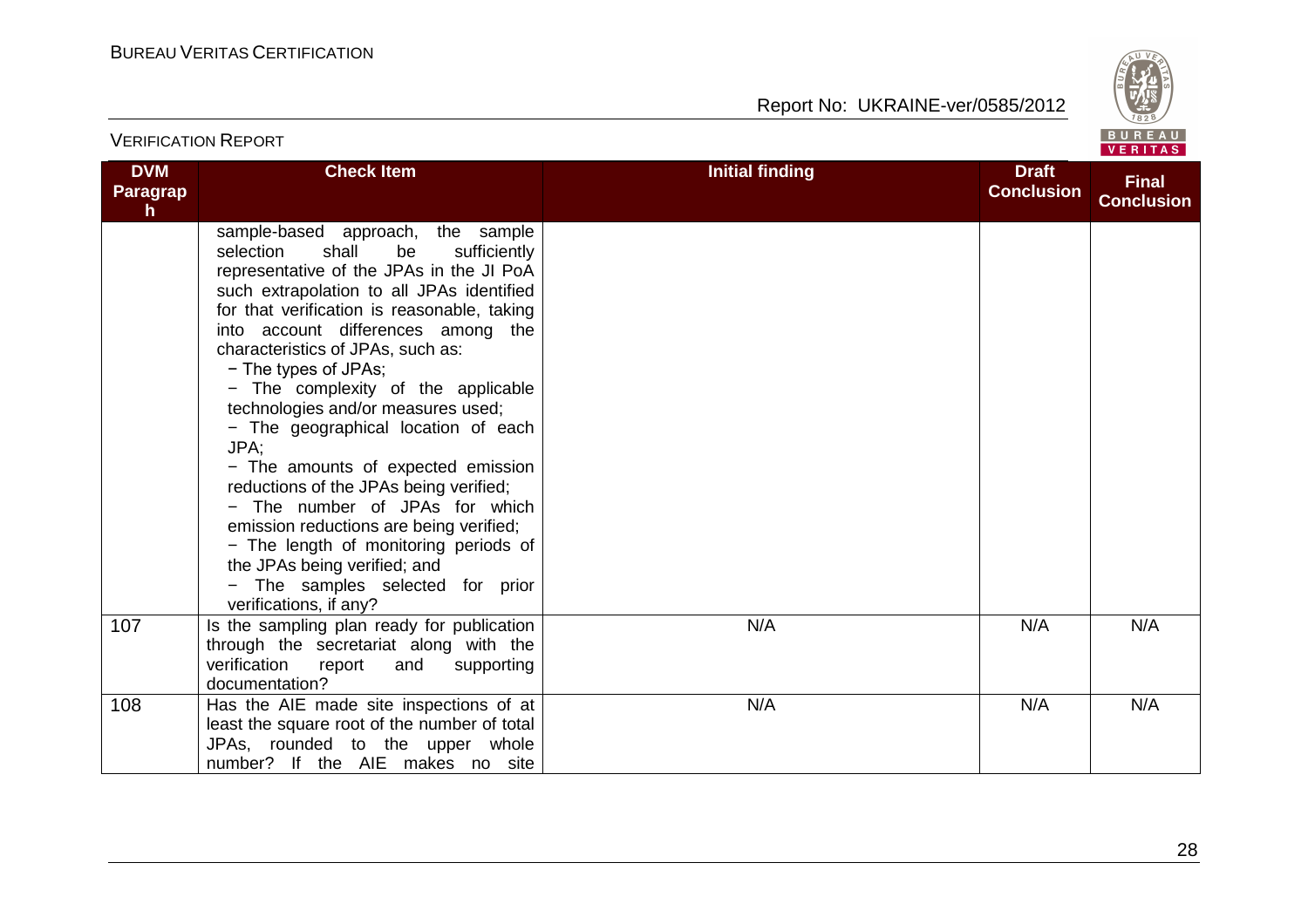Report No: UKRAINE-ver/0585/2012



#### **DVM ParagraphCheck Item Initial finding Draft Conclusion Final Conclusion**inspections or fewer site inspections than the square root of the number of total JPAs, rounded to the upper whole number, then does the AIE provide a reasonable explanation and justification?109 Is the sampling plan available for submission to the secretariat for the JISC.s ex ante assessment? (Optional)110 | If the AIE learns of a fraudulently included N/AA N/A N/A JPA, a fraudulently monitored JPA or an inflated number of emission reductions claimed in a JI PoA, has the AIE informed the JISC of the fraud in writing?N/AA N/A N/A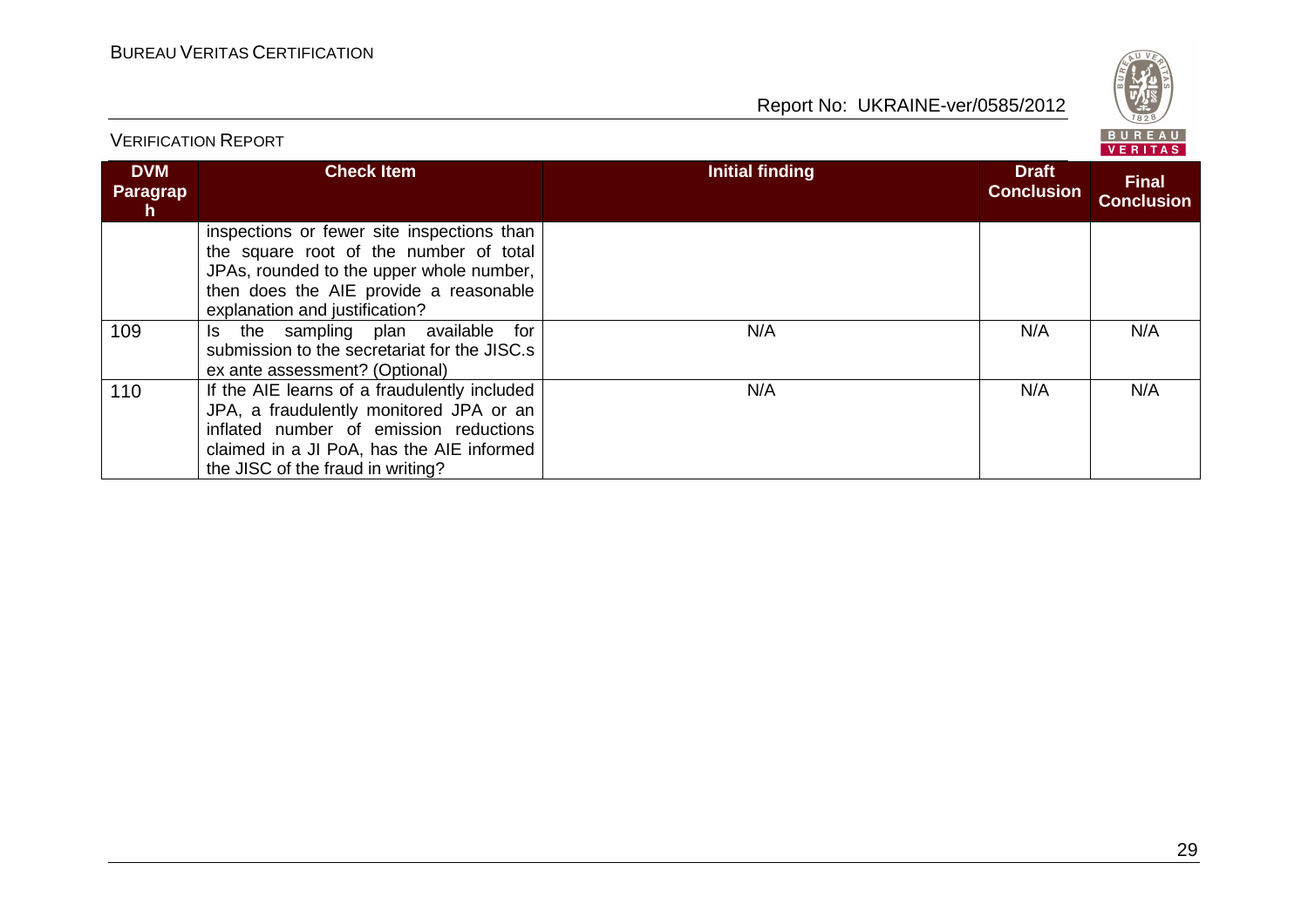

# VERIFICATION REPORT

#### **Table 2 Resolution of Corrective Action and Clarification Requests**

| clarifications<br>corrective action<br>Draft<br>and<br>report<br>requests by validation team                                                                                                                                 | Ref.<br>to<br>checklist<br>question<br>in table 1 | Summary of project participant response                                                                                                                                                                                                                                     | Verification team conclusion                                               |
|------------------------------------------------------------------------------------------------------------------------------------------------------------------------------------------------------------------------------|---------------------------------------------------|-----------------------------------------------------------------------------------------------------------------------------------------------------------------------------------------------------------------------------------------------------------------------------|----------------------------------------------------------------------------|
| <b>CAR 01.</b> Please, include in section 8 exact<br>values of emission reductions which were<br>envisaged in the PDD for this specific<br>monitoring period.                                                                | 95(a)                                             | information<br>Necessary<br>is.<br>now<br>modified<br>indicated.<br>Please<br>see<br>monitoring report, section 8.                                                                                                                                                          | The MR has been corrected.<br>CAR 01 is closed.                            |
| <b>CAR 02.</b> There is an error in the monitoring<br>report regarding numeration of formulas.<br>Please, make necessary corrections.                                                                                        | 95(d)                                             | The numeration of formulas in the<br>monitoring is indicated in a certain<br>way to demonstrate, step-by-step,<br>how the formulas are used in order to<br>calculate emission reductions that are<br>generated by the project.<br>The<br>numeration of formulas is correct. | <b>Based</b><br>the explanation<br>on<br>received, CAR 02 is closed.       |
| <b>CAR</b><br>03.<br>Please, for<br>detailed<br>more<br>identification, include information concerning<br>name of the project and the reporting<br>monitoring period in emission reduction excel<br>calculation spreadsheet. | 95 (d)                                            | Information regarding name of the<br>project and the monitoring period is<br>now included. Please see modified<br>emission reduction excel calculation<br>spreadsheet.                                                                                                      | calculation spreadsheet<br>The<br>has been corrected. CAR 03 is<br>closed. |